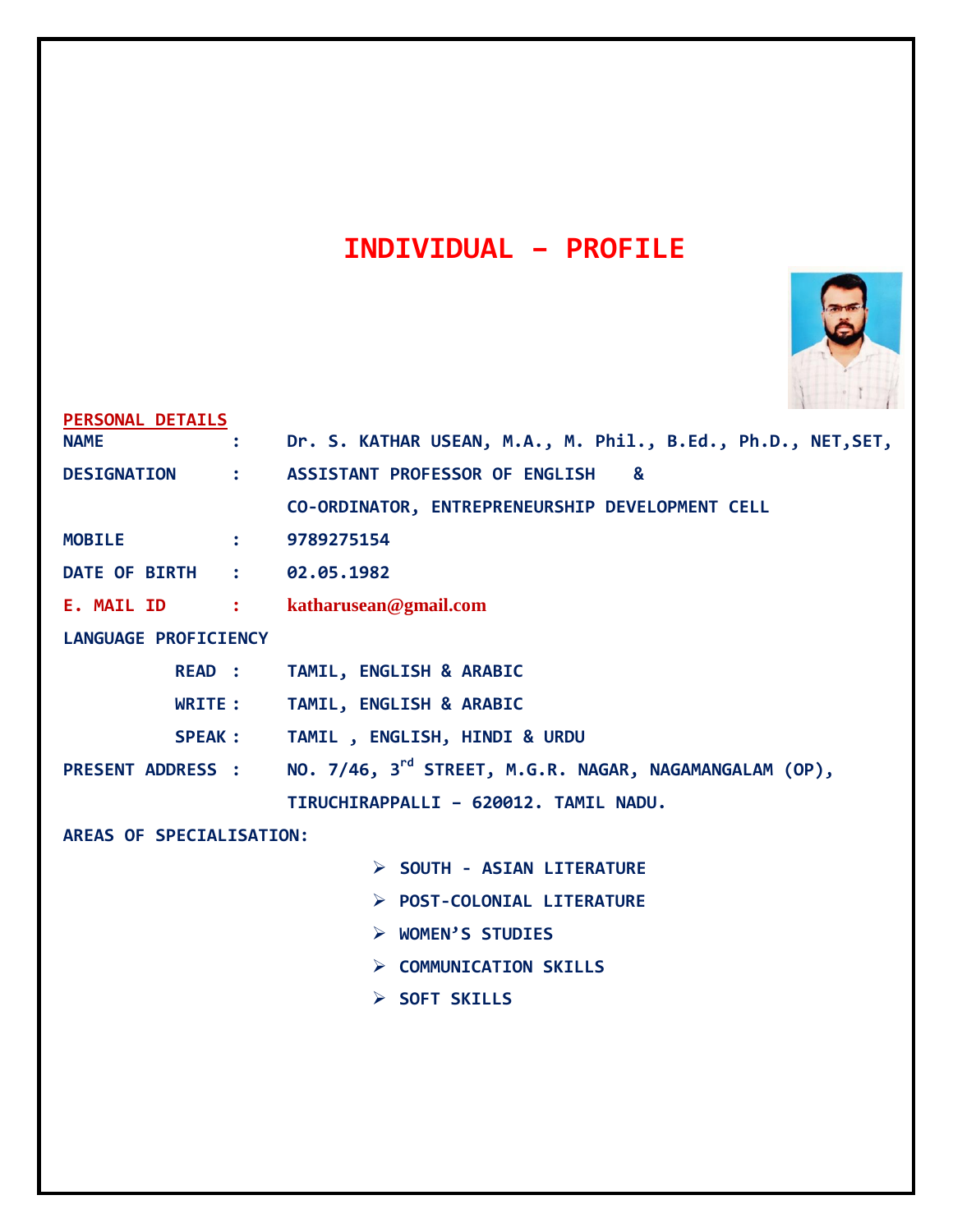## **1. DETAILS OF ACADEMIC QUALIFICATION:**

| <b>Examinations</b><br>passed               | <b>Institution/School</b>                              | University/ Board               | Year of passing<br>Marks &<br>Percentage |
|---------------------------------------------|--------------------------------------------------------|---------------------------------|------------------------------------------|
| Ph.D.,<br>JAMAL MOHAMED COLLEGE,<br>TRICHY. |                                                        | BHARATHIDASAN UNIVERSITY        | 2021                                     |
| <b>NET</b>                                  |                                                        | <b>UGC</b>                      | 2012                                     |
| <b>SET</b>                                  |                                                        | <b>BHARATHIYAR UNIVERSITY</b>   | 2012                                     |
| <b>B.Ed</b>                                 | INSTITUTE OF TEACHING,<br><b>TRICHY</b>                | TAMILNADU UNIVERSITY            | 2012                                     |
| M.Phil                                      | JAMAL MOHAMED COLLEGE,<br><b>TRICHY</b>                | <b>BHARATHIDASAN UNIVERSITY</b> | 2008 & D+                                |
| M.A                                         | JAMAL MOHAMED COLLGE,<br><b>TRICHY</b>                 | <b>BHARATHIDASAN UNIVERSITY</b> | 2004 & 62.5%                             |
| B.A                                         | JAMAL MOHAMED COLLEGE,<br><b>TRICHY</b>                | BHARATHIDASAN UNIVERSITY        | 2002 & 45.5%                             |
| <b>HSC</b>                                  | KHAJAMIAN HIGHER SECONDARY<br>SCHOOL, TIRUCHIRAPPALLI. | <b>STATE BOARD</b>              | 47.75%<br>1999                           |
| <b>SSLC</b>                                 | KALAIMGAL HIGH SCHOOL,<br>EDAMALAI PATTI, TRICHY       | <b>STATE BOARD</b>              | 1997 & 66.8%                             |

# **2. TEACHING EXPERIENCE: COLLEGE TEACHING: 15 ½ Years & SCHOOL TEACHING: 2 Years**

| S.MO. | <b>INSTITUTION</b>                         | <b>DURATION</b>                   |
|-------|--------------------------------------------|-----------------------------------|
| 1.    | ISLAMIA MATRICULATION Hr. Sec. SCHOOL,     | <b>FROM JUNE 2004 TO MAY 2006</b> |
|       | KILAKARAI, RAMANATHAPURAM                  | (2 YEARS)                         |
| 2.    | WISDOM MATRICULATION, PERAMBALUR DISTRICT. | 10.06.2006 TO 10.07. 2006         |
|       |                                            | $(1$ MONTH)                       |
| 3.    | JAMAL MOHAMED COLLEGE, TIRUCHIRAPPALLI.    | $12.07.2006 - 02.12.2013,$        |
|       |                                            | UNAIDED - MEN (7 % YEARS)         |
| 4.    | JAMAL MOHAMED COLLEGE, TIRUCHIRAPPALLI.    | FROM 03.012.2013 TO TILL          |
|       |                                            | <b>DATE</b>                       |

## **3. POSITIONS HELD IN JAMAL MOHAMED COLLEGE:**

| S.No. | NAME OF THE POSITION                              | <b>DURATION</b>        |
|-------|---------------------------------------------------|------------------------|
|       | NSS PROGRAMME OFFICER                             |                        |
|       | STAFF INCHARGE, ENTREPRENEURSHIP DEVELOPMENT CELL | FROM 2017 TO 2018      |
|       | CO-ORDINATOR, ENTREPRENEURSHIP DEVELOPMENT CELL   | FROM 2018 TO TILL DATE |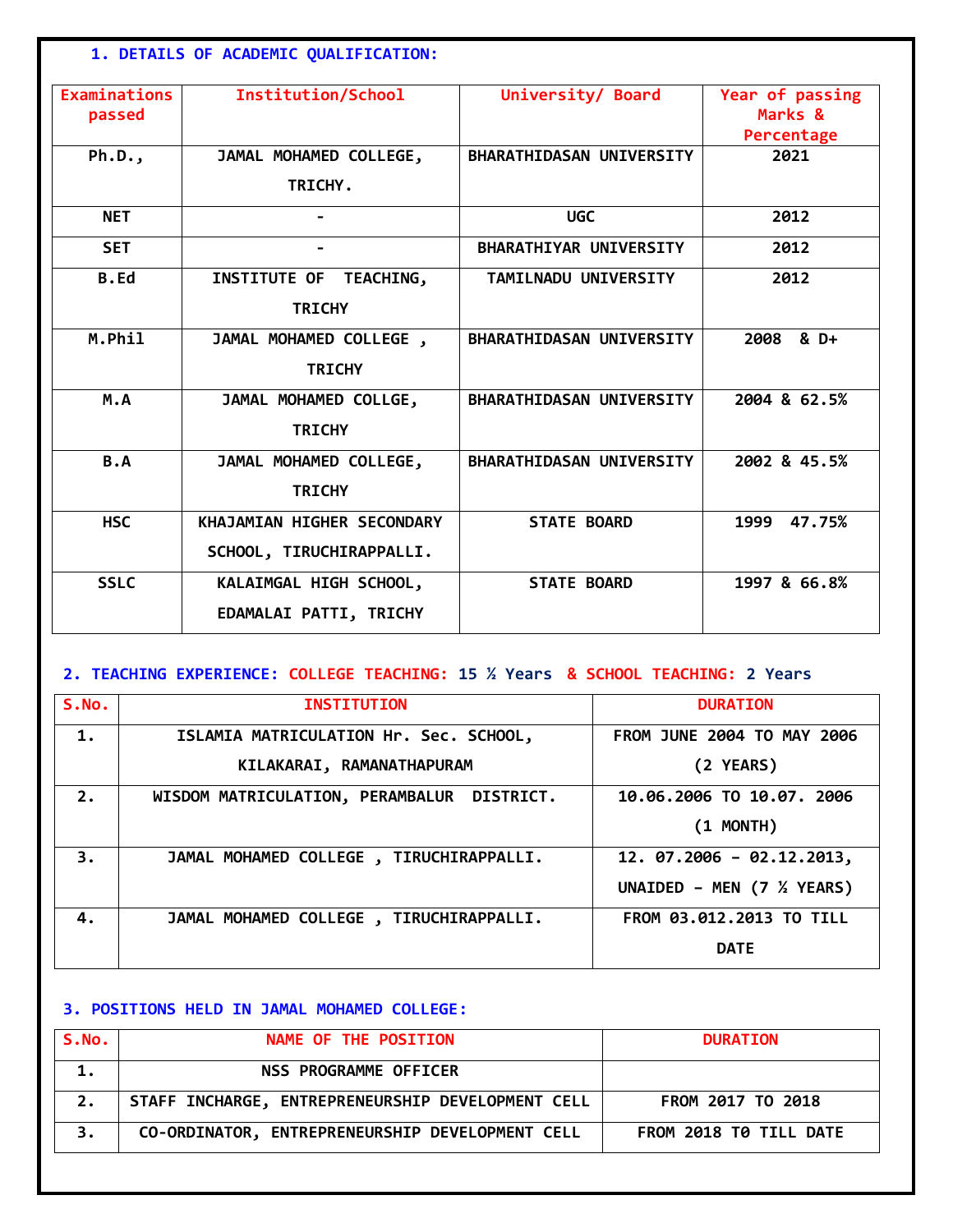# **4. RESEARCH GUIDES/GUIDANCE DETAILS**

#### **RESEARCH DETAILS**

|       | <b>NAME OF THE</b><br>UNIVERSITY IN                               |                                       |                                      | <b>DATE OF</b>                      | <b>ONGOING</b>             |                            | <b>GUIDESHIP DETAILS</b><br><b>COMPLETED</b> |                            |
|-------|-------------------------------------------------------------------|---------------------------------------|--------------------------------------|-------------------------------------|----------------------------|----------------------------|----------------------------------------------|----------------------------|
| S.No. | <b>WHICH</b><br><b>RECOGNIZED AS</b><br><b>GUIDE</b><br>(M. Phil) | <b>DATE OF</b><br><b>REGISTRATION</b> | <b>REGISTRATION</b><br><b>NUMBER</b> | <b>GUIDESHIP</b><br><b>RECEIVED</b> | <b>FULL</b><br><b>TIME</b> | <b>PART</b><br><b>TIME</b> | <b>FULL</b><br>ΤI<br>ΜE                      | <b>PART</b><br><b>TIME</b> |
| 1.    | <b>BHARATHIDASAN</b><br><b>UNIVERSITY</b>                         | 2012                                  |                                      | 2013                                | ۰                          |                            | 20                                           |                            |

#### **M.PHIL.GUIDANCE COMPLETED/ONGOING**

|           |                                                           | <b>STUDENT NAME</b> |             |  |
|-----------|-----------------------------------------------------------|---------------------|-------------|--|
| S.No.     | <b>TITLE OF DISSERTATION</b>                              | & Register          | <b>YEAR</b> |  |
| $\bullet$ |                                                           | No.                 |             |  |
| 1.        | THE THEME OF SELF DISCOVERY IN ANITA NAIR'S LADIES COUPE  | A. LAVANYA          | 2016        |  |
|           | AND MISTRESS                                              | 15 MPEN 054         |             |  |
|           | VICTIMIZATION OF WOMEN IN BAPSI SIDHWA'STHE PAKISTANI     | A. RAJA             |             |  |
| 2.        | BRIDE AND THE CROW EATERS                                 | <b>RAJACHOZHAN</b>  | 2016        |  |
|           |                                                           | 15MPFEN 009         |             |  |
| 3.        | DIASPORIC IDENTITY INANITA RAU BADAMI, S TAMARIND MEM AND | <b>K.NIRMALA</b>    | 2016        |  |
|           | THE HERO'S WALK                                           | 15 MPEN 053         |             |  |
|           | THE THEME OF SIN AND SUFFERING IN NATHANIEL HAWTHORNE'S   | <b>S. MUBARAK</b>   |             |  |
| 4.        | THE SCASRLET LETTER AND THE HOUSE OF SEVEN GABLES         | <b>BANU</b>         | 2017        |  |
|           |                                                           | 16 MPFEN 063        |             |  |
| 5.        | SEARCH FOR IDENTITY IN BHARATHI MUKEHERJEE'S JASMINE AND  | <b>P. AMBIKA</b>    | 2017        |  |
|           | JHUMPA LAHIRI'S THE NAMESAKE                              | 16 MPFEN 051        |             |  |
|           | QUEST FOR IDENTITY IN AND SLAVERY IN ANDREA LEVY'S SMALL  | <b>J. JENI</b>      |             |  |
| 6.        | ISLAND AND THE LONG SONG                                  | <b>JOVITHA</b>      | 2018        |  |
|           |                                                           | 17 MPFEN 053        |             |  |
|           | PORTRAYAL OF INDIAN EDUCATIONAL SYSTEM IN CHETAN BHAGAT'S | K. MOHAME D         |             |  |
| 7.        | NOVEL REVOLUTION 2020 AND FIVE POINT SOMEONE              | <b>IMRAN KHAN</b>   | 2019        |  |
|           |                                                           | 18 MPEN 006         |             |  |
|           | PSYCHOANALYSIS OF THE PROTOGANISTS IN DANIEL DAFOE'S      | L. YOGESWARAN       |             |  |
| 8.        | ROBINSON CRUSOE AND BRAITHWAITE'S TO SIR, WITH LOVE       | <b>18 MPEN 016</b>  | 2019        |  |
|           |                                                           |                     |             |  |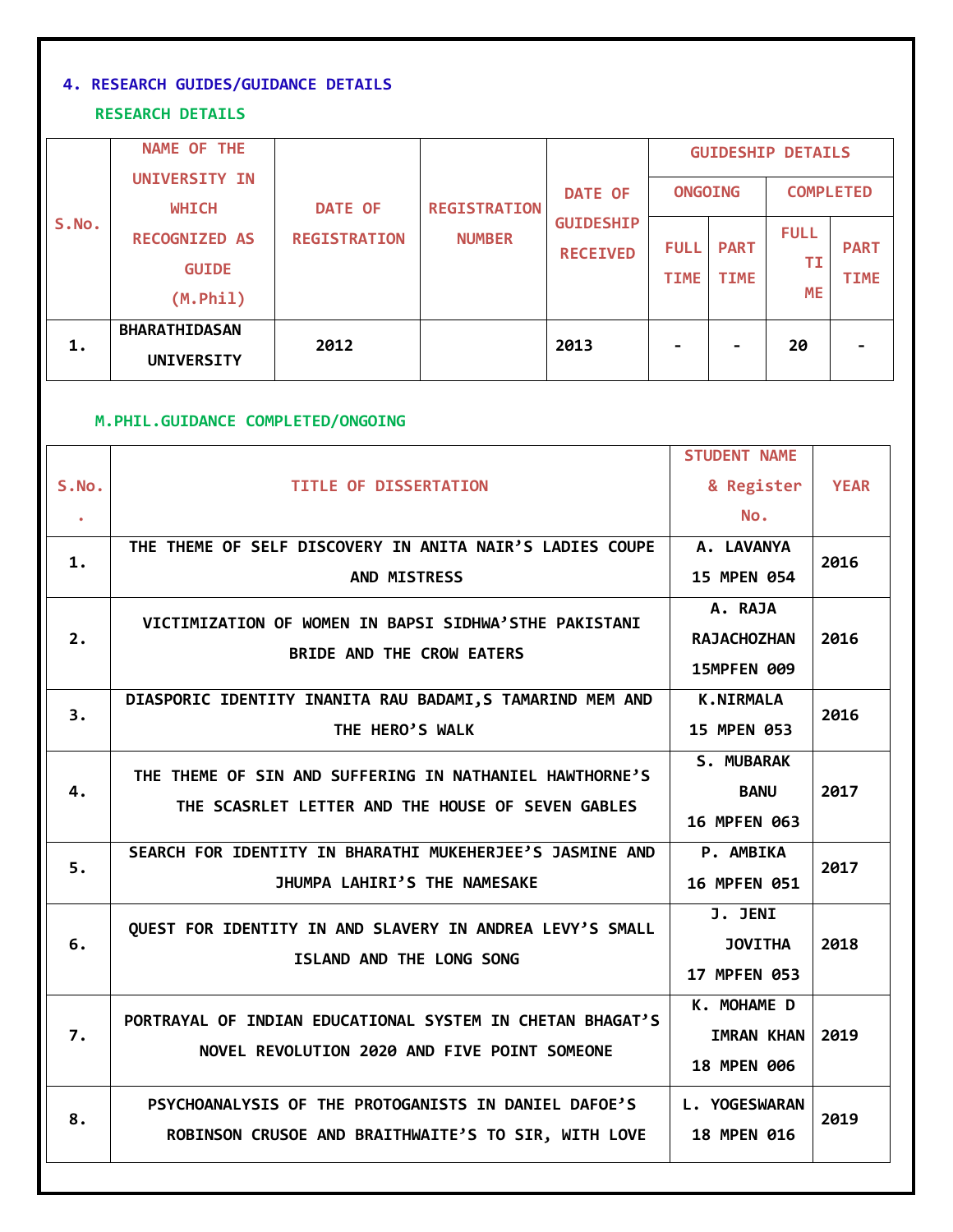| S.NO. | NAME OF THE PROGRAMME      | THEME/TITLE                                    | <b>ORGANISING BODY</b>                              | <b>DATE</b>    |
|-------|----------------------------|------------------------------------------------|-----------------------------------------------------|----------------|
|       | ORIENTATION                | <b>TEACHING</b>                                | UGC-HRDC, BHARATHIDASAN                             | 13.11.2015     |
|       |                            |                                                | <b>UNIVERSITY</b>                                   | T <sub>0</sub> |
| 1.    |                            |                                                |                                                     | 10.12.2        |
|       |                            |                                                |                                                     | 015            |
|       |                            |                                                |                                                     |                |
|       | <b>REFRESHER COURSE</b>    | <b>ENGLISH LITERATURE</b>                      | UGC-HRDC, BHARATHIDASAN                             |                |
| 2.    |                            | AND LANGUAGE                                   | <b>UNIVERSITY</b>                                   |                |
|       |                            |                                                |                                                     |                |
|       | <b>FACULTY DEVELOPMENT</b> | A SIX DAY FACULTY                              | DEPARTMENT OF ENGLISH AND                           | 16. 06.        |
|       | <b>PROGRAMME</b>           | <b>DEVELOPMENT</b>                             | <b>FOREIGN LANGUAGES,</b>                           | 2021 TO        |
|       |                            | PROGRAMME ON                                   | <b>BHARATHIAR UNIVERSITY</b>                        | 22. 06.        |
|       |                            | <b>PROFESSIONAL</b>                            | AND DEPARTMENT OF                                   | 2021           |
| 3.    |                            | <b>AND</b>                                     | <b>ENGLISH SREE</b>                                 |                |
|       |                            | <b>COMMUNICATIVE</b>                           | SARASWATHI THYAGARAJA                               |                |
|       |                            | <b>ENGLISH</b>                                 | COLLEGE, POLLACHI                                   |                |
|       |                            |                                                |                                                     |                |
|       |                            |                                                |                                                     |                |
|       | <b>FACULTY ENRICHMENT</b>  | "ART OF WRITING IN                             | DEPARTMENT OF LIBRARY IN<br><b>ASSOCIATION WITH</b> | 28.07.2021     |
|       | <b>PROGRAMME</b>           | <b>INDEXED JOURNAL</b><br><b>PUBLICATIONS"</b> | INTERNAL QUALITY                                    |                |
|       |                            |                                                | ASSURANCE CELL, JAMAL                               |                |
| 4.    |                            |                                                | MOHAMED COLLEGE                                     |                |
|       |                            |                                                | (AUTONOMOUS),                                       |                |
|       |                            |                                                | TIRUCHIRAPPALLI,.                                   |                |
|       |                            |                                                |                                                     |                |
|       | <b>FACULTY ENRICHMENT</b>  | ENGLISH LANGUAGE                               | DEPARTMENT OF ENGLISH,                              | 04.08.2021     |
|       | <b>PROGRAMME</b>           | AND LITERATURE                                 | JAMAL MOHAMED COLLEGE                               |                |
| 5.    |                            |                                                | (AUTONOMOUS),                                       | 06.08.2021     |
|       |                            |                                                | TIRUCHIRAPPALLI.                                    |                |
|       | <b>REFRESHER COURSE</b>    | <b>ENGLISH LITERATURE</b>                      | UGC-HRDC, BHARATHIDASAN                             | 08/09/2021     |
| 6.    |                            | AND LANGUAGE                                   | <b>UNIVERSITY</b>                                   |                |
|       |                            |                                                |                                                     | 21/09/2021     |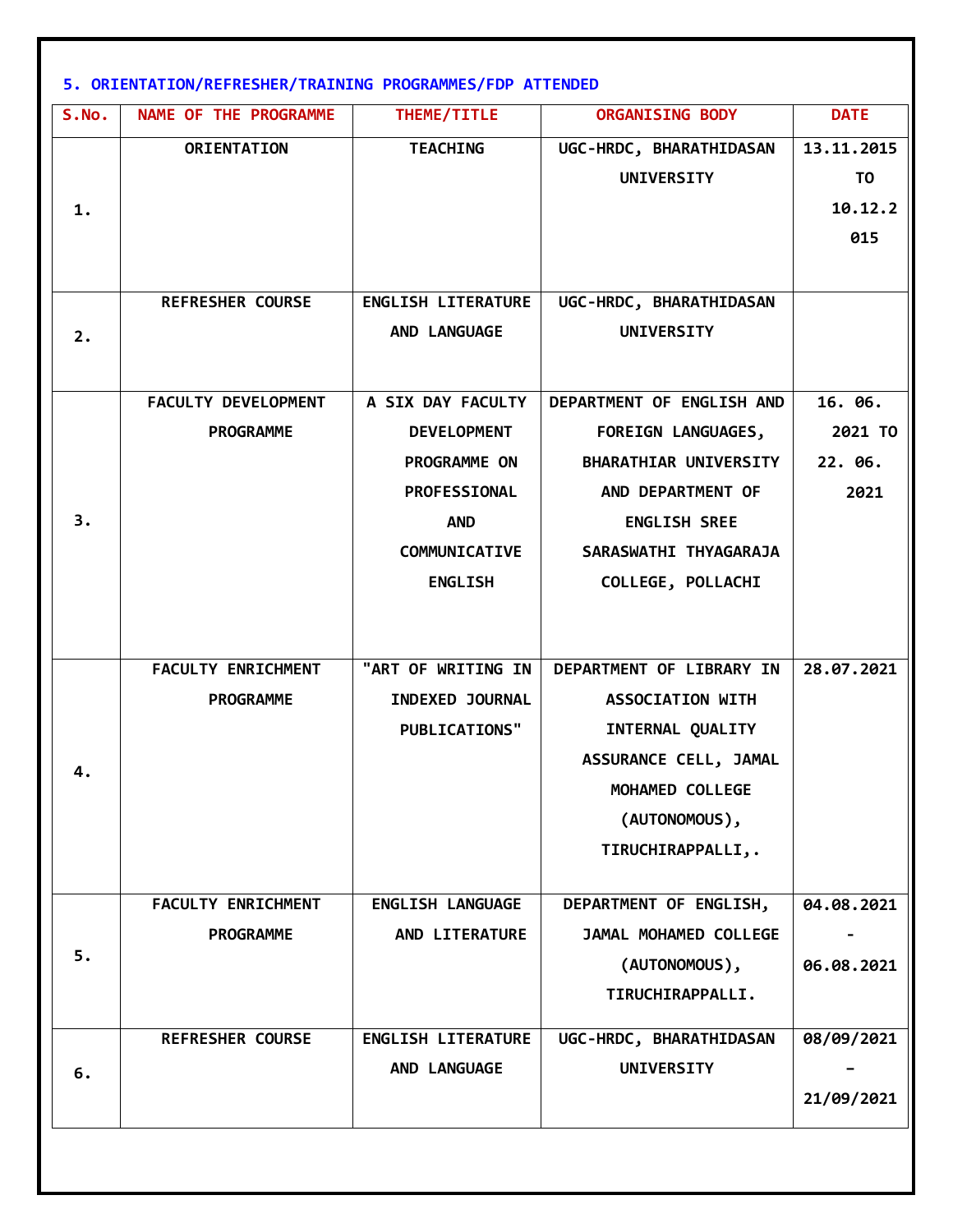| 6. SEMINARS/ CONFERENCES/ WORKSHOPS ACTED AS RESOURCE PERSONS / CHAIR PERSONS: |                                             |                                                                |                                                                                                         |                            |  |  |
|--------------------------------------------------------------------------------|---------------------------------------------|----------------------------------------------------------------|---------------------------------------------------------------------------------------------------------|----------------------------|--|--|
| <b>S.NO.</b>                                                                   | <b>MAJOR</b><br><b>ASSIGNMENTS</b>          | <b>ORGANIZATION</b>                                            | THEME/TITLE                                                                                             | <b>DATE</b>                |  |  |
| 1.                                                                             | <b>CHIEF GUEST</b>                          | Govt.<br>Primary School,<br>Keelapatti, Trichy Dt.             | Annual Day<br><b>CELEBERATIONS &amp;</b><br>DISTRIBUTION OF PRIZES<br>TOPIC:<br><b>ROLE OF STUDENTS</b> | 30.03.2012.                |  |  |
| 2.                                                                             | <b>RESOURCE PERSON</b>                      | Kongunadu College of<br>Education, Thottiyam                   | Workshop on<br>"How to Face Teacher<br>Eligibility Test"                                                | 17, 18<br>& 19.<br>07.2013 |  |  |
| 3.                                                                             | <b>RESOURCE PERSON</b>                      | A.I.G.H.S.S, Trichy on                                         | English<br>Mini Exhibition                                                                              | 05.10.2013                 |  |  |
| 5.                                                                             | <b>RESOURCE PERSON</b><br>& CHAIRED SESSION | T.B.A.K. College,<br>Kilakarai                                 | National Seminar on Hum<br>Rights Education & Hum 21.12.2013<br>Rights Literature                       |                            |  |  |
| 6.                                                                             | <b>RESOURCE PERSON</b><br>& CHAIRED SESSION | Jamal Mohamed College,<br>Trichy                               | National Seminar on<br>Dialects of<br>Diasporic<br>Literature:<br>Trends and Techniques<br>Education    | 21.01.2015                 |  |  |
| 7.                                                                             | <b>RESOURCE PERSON</b>                      | Ideal Academy, Trichy                                          | General English<br>to the Aspirants of<br><b>TNPSC Examinations</b>                                     | 03.01.2016                 |  |  |
| 8.                                                                             | <b>RESOURCE PERSON</b>                      | Shevaroys College<br>οf<br>Arts and Science,<br><b>YERCAUD</b> | Literature is the<br>Echo of Life                                                                       | 16.10.2017                 |  |  |
| 9.                                                                             | <b>RESOURCE PERSON</b>                      | AATHOOR, SALEM                                                 |                                                                                                         |                            |  |  |
| 10.                                                                            | <b>RESOURCE PERSON</b>                      | NSS Special Camp,<br>M.I.E.T,                                  | The Role of Youth in<br>Social Welfare                                                                  | 02.03.2019                 |  |  |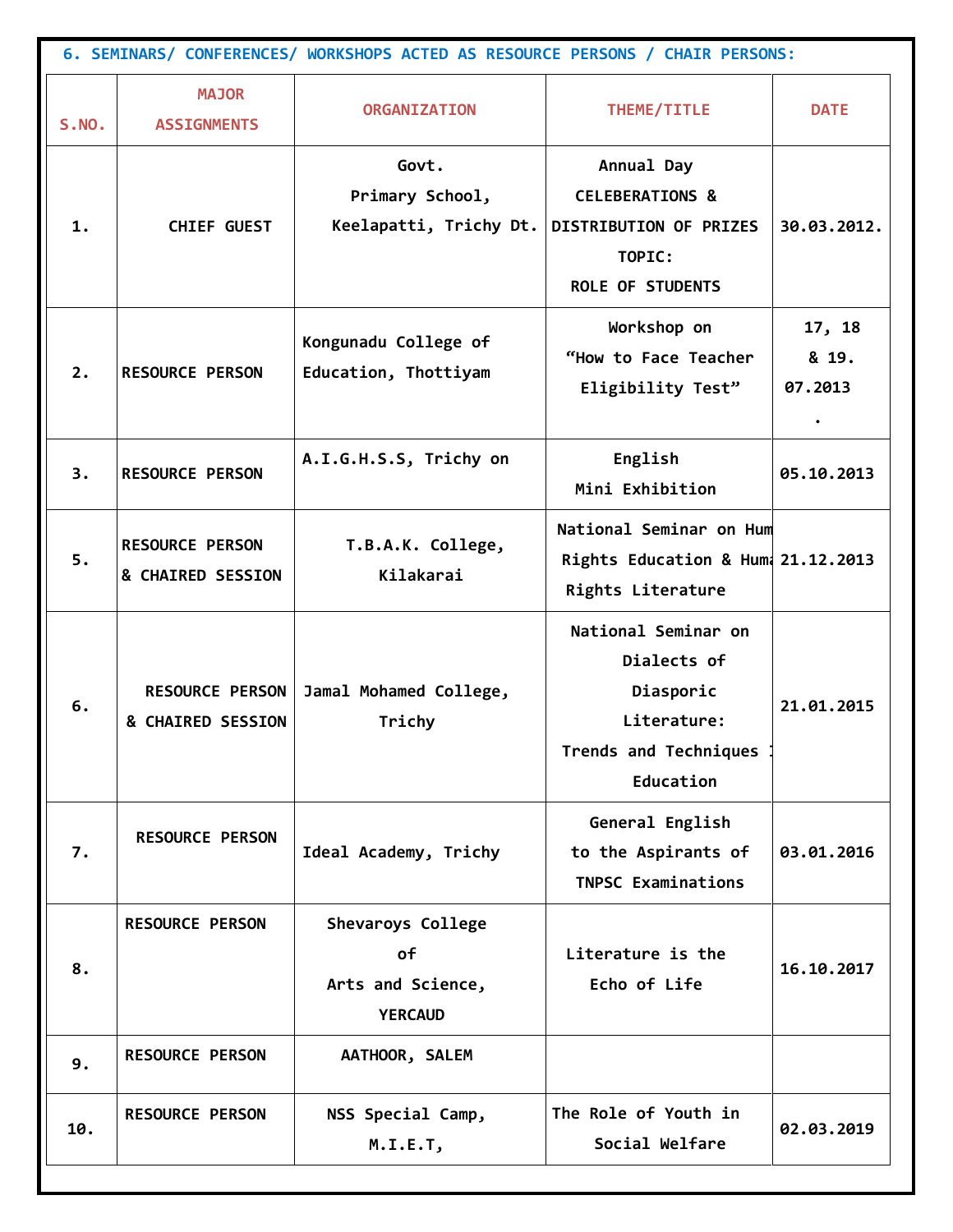|     |                        | Engineering<br>College,<br>Trichy      |                                      |            |
|-----|------------------------|----------------------------------------|--------------------------------------|------------|
| 11. | <b>RESOURCE PERSON</b> | NATIONAL COLLEGE, Trichy               | Life, Language<br>and Literature     | 19.03.2019 |
| 12. | <b>RESOURCE PERSON</b> | <b>BISHOP HEBER</b><br>COLLEGE, TRICHY | A Blessed Leader or<br>a Cursed Boss | 11.12.2018 |

# **7. ARTICLES PUBLISHED IN JOURNALS/MAGAZINES/BOOKS**

| . No. | <b>JOURNAL/BOOK</b><br><b>NAME</b>                                                                               | TITLE OF THE<br><b>ARTICLE</b>                                                                                         | <b>MONTH</b><br>/YEAR                  | VOL.N<br>$\mathbf{0}$ . | <b>PAGE</b><br>NO. | <b>ISSN/ISBN</b>                                      | <b>PUBLISHER</b>                                                                                                                        |
|-------|------------------------------------------------------------------------------------------------------------------|------------------------------------------------------------------------------------------------------------------------|----------------------------------------|-------------------------|--------------------|-------------------------------------------------------|-----------------------------------------------------------------------------------------------------------------------------------------|
| 1.    | Voices in<br>the<br>Wilderness                                                                                   | Unchanging<br>Plight of<br>Untouchables:<br>A Comparative<br>Study of<br>Untouchable and<br>The God of<br>Small Things | MAR.2<br>01<br>$\overline{\mathbf{3}}$ | VOL.<br>3               |                    | <b>ISBN</b><br>$978 -$<br>$81 -$<br>908015<br>$-6-0.$ | <b>PG&amp;RESEARCH</b><br><b>DEPARTMENT</b><br><b>OF</b><br>ENGLISH,<br><b>RAJAH</b><br><b>SERFOJI</b><br>GOVN.<br>COLLEGE,<br>TANJORE. |
| 2.    | <b>IDEAL</b><br><b>PARTNERSHIPS</b><br><b>CANADA AND INDIA</b><br>- 2013 NEW<br>DREAMS, NEW<br><b>CHALLENGES</b> | Role of<br>Indian-<br>Canadian<br>writers:<br>a Diasporic<br>Approach                                                  | SEP.<br>20<br>13                       |                         | $265 -$<br>267     | <b>ISBN 978-</b><br>$93 -$<br>808000<br>$-21-9$       | $Q -$<br><b>PUBLICATIO</b><br>NS,<br><b>COIMBATORE</b>                                                                                  |
| 3.    | Redefining<br>Feminism: A<br>Study of Indian<br>Writing in<br>English                                            | Portrayal<br>of Women in<br>Arunthadhi<br>Roy's The God<br>of Small Things                                             | <b>MARCH</b><br>20<br>13               |                         | $177 -$<br>181     | <b>ISBN 978-</b><br>$81 -$<br>928385<br>$-0-2$        | <b>PG&amp;RESEARCH</b><br><b>DEPARTMENT</b><br><b>OF</b><br>ENGLISH,<br>V.0.C<br>COLLEGE,<br><b>THOOTHUKUD</b>                          |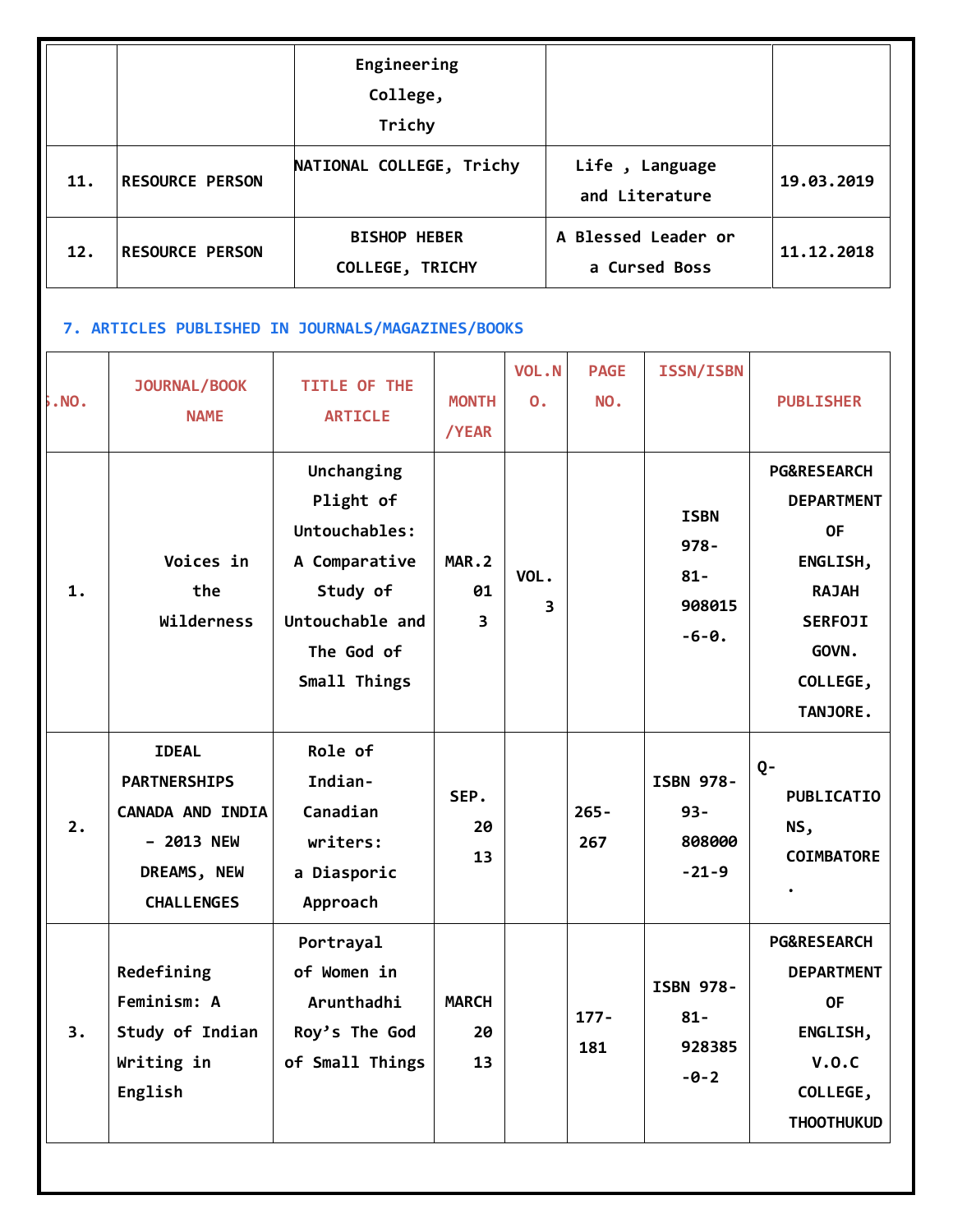|     |                                                                                                                       |                                                                                                                                                                                |                         |                                   |                  |                              | I-628008.                                                                               |
|-----|-----------------------------------------------------------------------------------------------------------------------|--------------------------------------------------------------------------------------------------------------------------------------------------------------------------------|-------------------------|-----------------------------------|------------------|------------------------------|-----------------------------------------------------------------------------------------|
|     |                                                                                                                       |                                                                                                                                                                                |                         |                                   |                  |                              |                                                                                         |
| 4.  | JAMAL ACADEMIC<br><b>RESEARCH</b><br>JOURNAL: AN<br>INTERDISIPLINARY                                                  | Treatment of<br>Victimized<br>Women in<br>Tahmima Anam's<br>Novel A Golden<br>Age                                                                                              | <b>JAN.2</b><br>01<br>6 | Speac<br>ia<br>ı<br>Is<br>su<br>e | 84-86            | <b>ISSN</b><br>0973-<br>0303 | <b>PG&amp;RESEARCH</b><br><b>DEPARTMENT</b><br><b>OF</b><br><b>ENGLISH, TR</b><br>ICHY. |
| 4.  | JAMAL ACADEMIC<br><b>RESEARCH</b><br>JOURNAL: AN<br>INTERDISIPLINARY                                                  | THE ROLE OF<br>WOMEN IN THE<br><b>BANGLADESH WAR</b><br>OF INDEPENDENCE<br>WITH SPEACIAL<br><b>REFERENCE TO</b><br>Tahmima Anam's<br>Novel A Golden<br>Age                     | FEB.<br>20<br>17        | IX:5                              | $137 -$<br>140   | <b>ISSN</b><br>0973-<br>0303 | <b>PG&amp;RESEARCH</b><br><b>DEPARTMEN</b><br><b>OF</b><br>ENGLISH,<br>TRICHY.          |
| 5.  | INTERNATIONAL<br><b>JOURNAL OF</b><br><b>ENGLISH</b><br><b>LANGUAGE,</b><br><b>LITERATURE IN</b><br><b>HUMANITIES</b> | Treatment of<br>Victimized<br>Women in<br>Tahmima Anam's<br>Novel A Golden<br>Age                                                                                              | <b>JAN.2</b><br>01<br>9 | 7:1                               | $1734 -$<br>1739 |                              |                                                                                         |
| .6. | <b>LANGUAGE IN</b><br><b>INDIA</b>                                                                                    | <b>DEPICTION OF</b><br><b>PARTITION</b><br><b>AND</b><br>VICTIMIZED<br>WOMEN IN<br>SUNLIGHT ON<br>A BROKEN<br><b>COLUMN AND</b><br><b>CRACKING</b><br>INDIA:<br><b>JOURNEY</b> | <b>JAN.2</b><br>01<br>9 | 19:1                              | 99-104           | <b>ISSN</b><br>1930-<br>2940 |                                                                                         |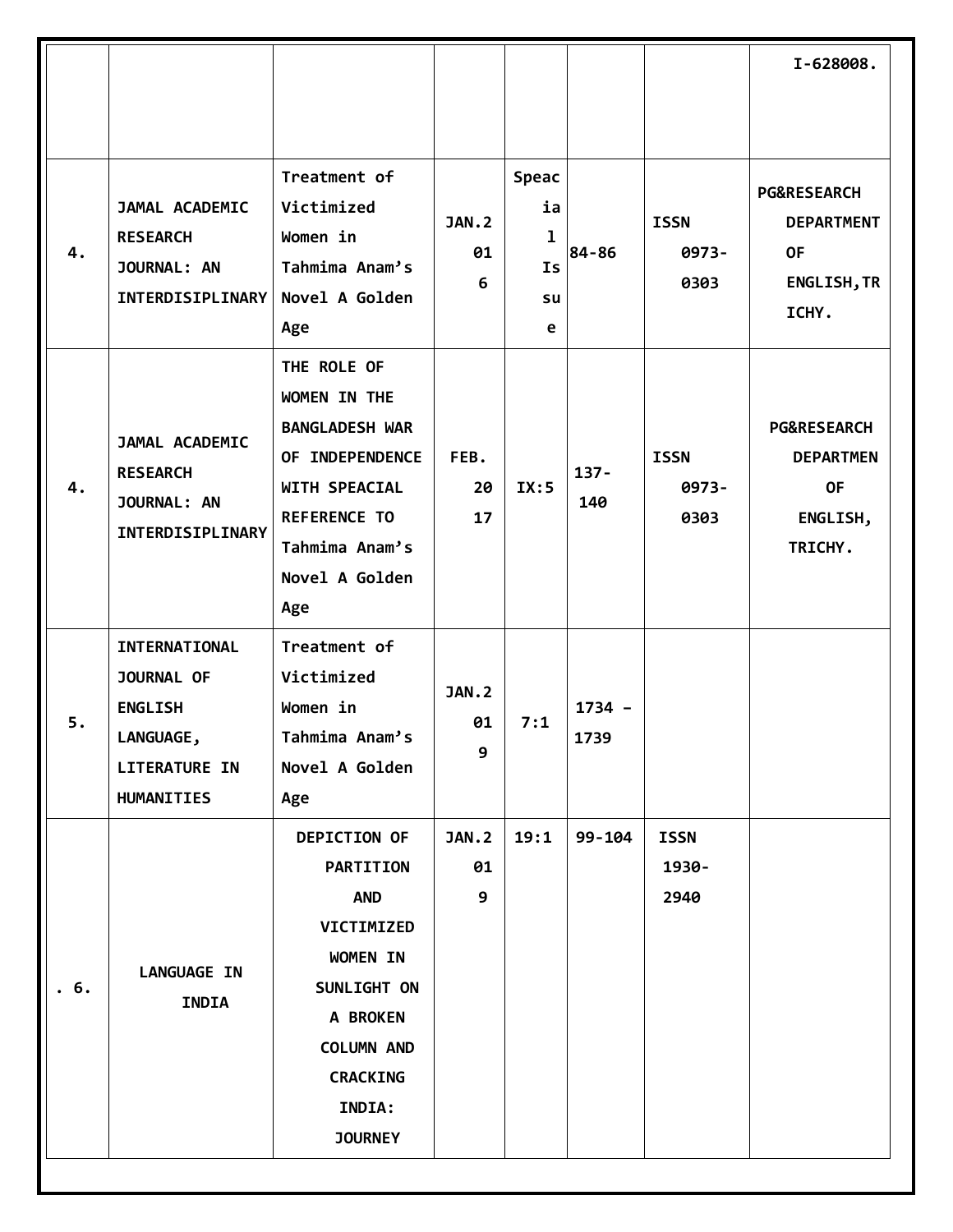| THROUGH THE       |  |  |  |
|-------------------|--|--|--|
| <b>LENS OF</b>    |  |  |  |
| <b>CHILD</b>      |  |  |  |
| <b>NARRATORS.</b> |  |  |  |

**Seminars/Conferences/Workshops Attended/Participated/ Presented Papers:** 

# **8. STATE/NATIONAL/INTERNATIONAL SEMINAR, WORKSHOP, CONFERENCE & SYMPOSIUM**

| STATE/                 | <b>PARTICIPATION ONLY</b> | <b>PARTICIPATION &amp; PAPER</b> |
|------------------------|---------------------------|----------------------------------|
| NATIONAL/INTERNATIONAL |                           | <b>PRESENTATION</b>              |
| <b>STATE LEVEL</b>     | 20                        |                                  |
| <b>NATIONAL LEVEL</b>  | 25                        | 06                               |
| INTERNATIONAL LEVEL    | 29                        |                                  |

#### **DETAILS:**

| S.NO. | NAME OF THE               | <b>ORGANISING</b> | <b>DATE</b> | <b>INTERNA</b> | <b>PARTICIPATED</b> | <b>TITLE</b> |
|-------|---------------------------|-------------------|-------------|----------------|---------------------|--------------|
|       | <b>PROGRAMME</b>          | <b>BODY</b>       |             | TIONAL/        |                     |              |
|       |                           |                   |             | <b>NTIONAL</b> | <b>PRESENTED</b>    |              |
|       |                           |                   |             | , $ETC.$       |                     |              |
|       | NATIONAL SEMINAR ON       | JAMAL MOHAMED     | 14 &        |                |                     |              |
|       | <b>COMMERCE</b>           | COLLEGE,          | 15.09.200   |                |                     |              |
|       | <b>EDUCATION IN THE</b>   | <b>TRICHY</b>     | 6.          |                |                     |              |
| 1.    | NEW MILLENNIUM -          |                   |             |                |                     |              |
|       | <b>CHALLENGES AND</b>     |                   |             |                |                     |              |
|       | <b>PERSPECTIVES</b>       |                   |             |                |                     |              |
|       | UGC SPONSORED STATE       | JAMAL MOHAMED     | 07.03.      |                |                     |              |
| 2.    | LEVEL SEMINAR ON          | COLLEGE,          | 2007.       |                |                     |              |
|       | HUMAN RIGHTS AND          | <b>TRICHY</b>     |             |                |                     |              |
|       | VALUES IN EDUCATION       |                   |             |                |                     |              |
|       | UGC SPONSORED STATE       | JAMAL MOHAMED     | 12.03.      | <b>STATE</b>   | PARTICIPATED        |              |
|       | LEVEL SEMINAR ON          | COLLEGE,          | 2010.       |                |                     |              |
| 3.    | <b>EXAMINATION</b>        | <b>TRICHY</b>     |             |                |                     |              |
|       | <b>REFORMS</b>            |                   |             |                |                     |              |
|       |                           |                   |             |                |                     |              |
| 4.    | <b>Training Programme</b> | Rajiv Gandhi      | 19 &        |                |                     |              |
|       | on Role of Youth          | National          | 20.03.      |                |                     |              |
|       |                           |                   |             |                |                     |              |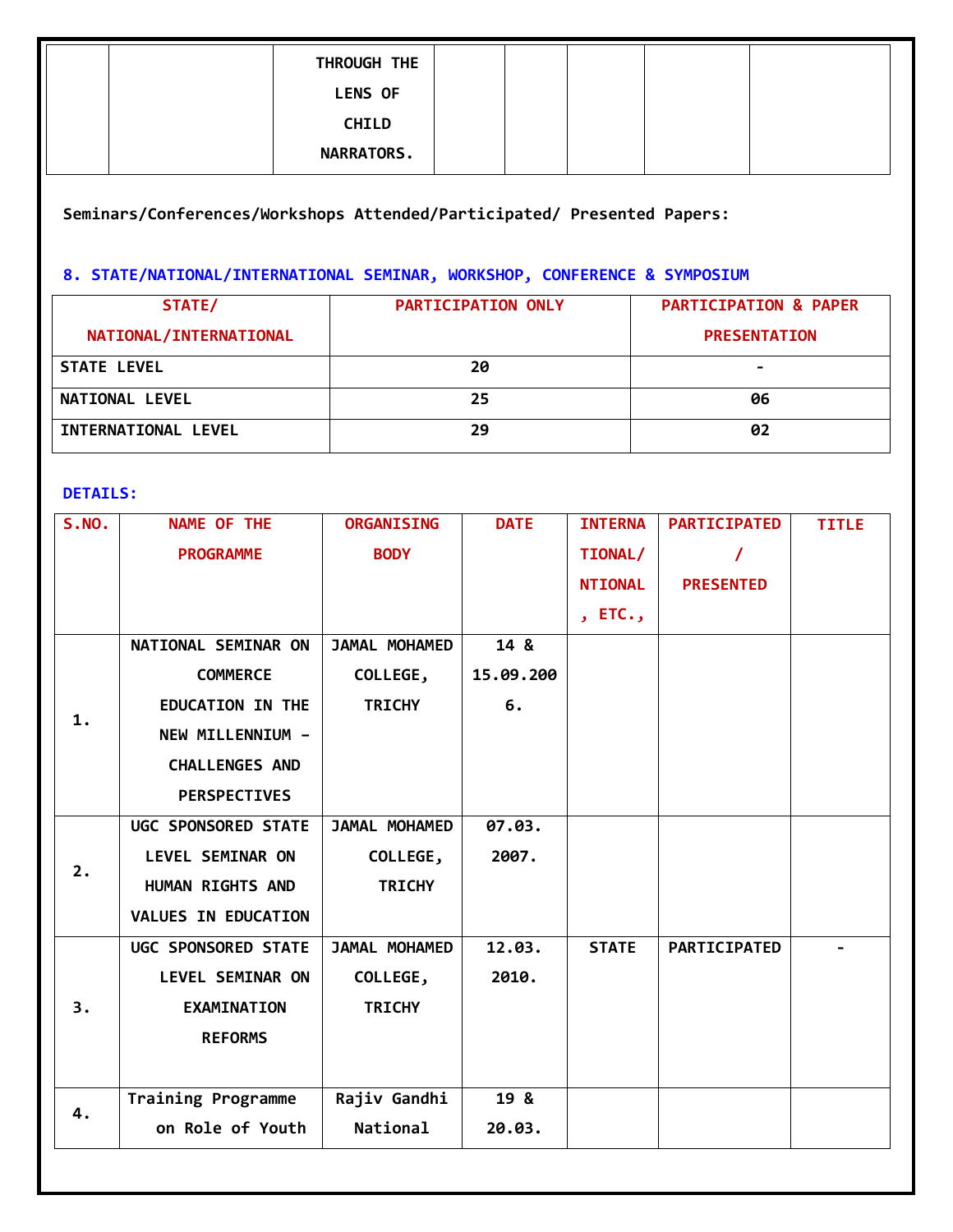|     | in Climate                 | Institute at   | 2010         |         |                   |                          |
|-----|----------------------------|----------------|--------------|---------|-------------------|--------------------------|
|     | Change and                 | Sriperumbatur  |              |         |                   |                          |
|     | Globalisation              |                |              |         |                   |                          |
|     |                            |                |              |         |                   |                          |
|     | <b>SEMINAR ON CREATIVE</b> | IQAC, JAMAL    | 08.12.       |         |                   | $\overline{\phantom{0}}$ |
|     | <b>COMPETITIVENESS TO</b>  | <b>MOHAMED</b> | 2010.        |         |                   |                          |
| 5.  | <b>EXCEL IN HIGHER</b>     | COLLEGE,       |              |         |                   |                          |
|     | EDUCATION - A TQM          | <b>TRICHY</b>  |              |         |                   |                          |
|     | <b>APPROACH</b>            |                |              |         |                   |                          |
|     | NATIONAL SEMINAR ON        | JAMAL MOHAMED  | 15 &         |         |                   |                          |
|     | QUALITY                    | COLLEGE,       | 16.04.       |         |                   |                          |
|     | <b>ENHANCEMENT IN</b>      | <b>TRICHY</b>  | 2010.        |         |                   |                          |
|     | TEACHING,                  |                |              |         |                   |                          |
|     | <b>RESEARCH AND</b>        |                |              |         |                   |                          |
| 6.  | <b>EXTENSION IN</b>        |                |              |         |                   |                          |
|     | HIGHER EDUCATION           |                |              |         |                   |                          |
|     | INSTITUTIONS -             |                |              |         |                   |                          |
|     | PROSPECTS AND              |                |              |         |                   |                          |
|     | <b>PROBLEMS</b>            |                |              |         |                   |                          |
|     |                            |                |              |         |                   |                          |
|     | STATE LEVEL SEMINAR        | JAMAL MOHAMED  | 20.01.201    |         | <b>ORGANISING</b> |                          |
|     | ON GENDER ISSUES           | COLLEGE,       | $\mathbf{1}$ |         | <b>COMMITTEE</b>  |                          |
| 7.  | IN INDIAN                  | <b>TRICHY</b>  |              |         | <b>MEMBER</b>     |                          |
|     | WRITING IN                 |                |              |         |                   |                          |
|     | <b>ENGLISH</b>             |                |              |         |                   |                          |
|     | <b>STATE LEVEL</b>         | JAMAL MOHAMED  | 29.02,201    |         |                   |                          |
| 8.  | WORKSHOP ON SOFT           | COLLEGE,       | 2.           |         |                   |                          |
|     | <b>SKILLS</b>              | <b>TRICHY</b>  |              |         |                   |                          |
|     | SEMINAR ON                 | IQAC, JAMAL    | 07.03.201    |         |                   |                          |
|     | TEACHING,                  | <b>MOHAMED</b> | 2.           |         |                   |                          |
|     | <b>LEARNING AND</b>        | COLLEGE,       |              |         |                   |                          |
|     | <b>RESEARCH IN</b>         | <b>TRICHY</b>  |              |         |                   |                          |
| 9.  | HIGHER EDUCATION           |                |              |         |                   |                          |
|     | - EXCELLENCE               |                |              |         |                   |                          |
|     | <b>BEYOND</b>              |                |              |         |                   |                          |
|     | <b>EXCELLENCE</b>          |                |              |         |                   |                          |
| 10. | Seminar on Cultural        | JAMAL MOHAMED  | 21.02.201    | Nationa |                   |                          |
|     |                            |                |              |         |                   |                          |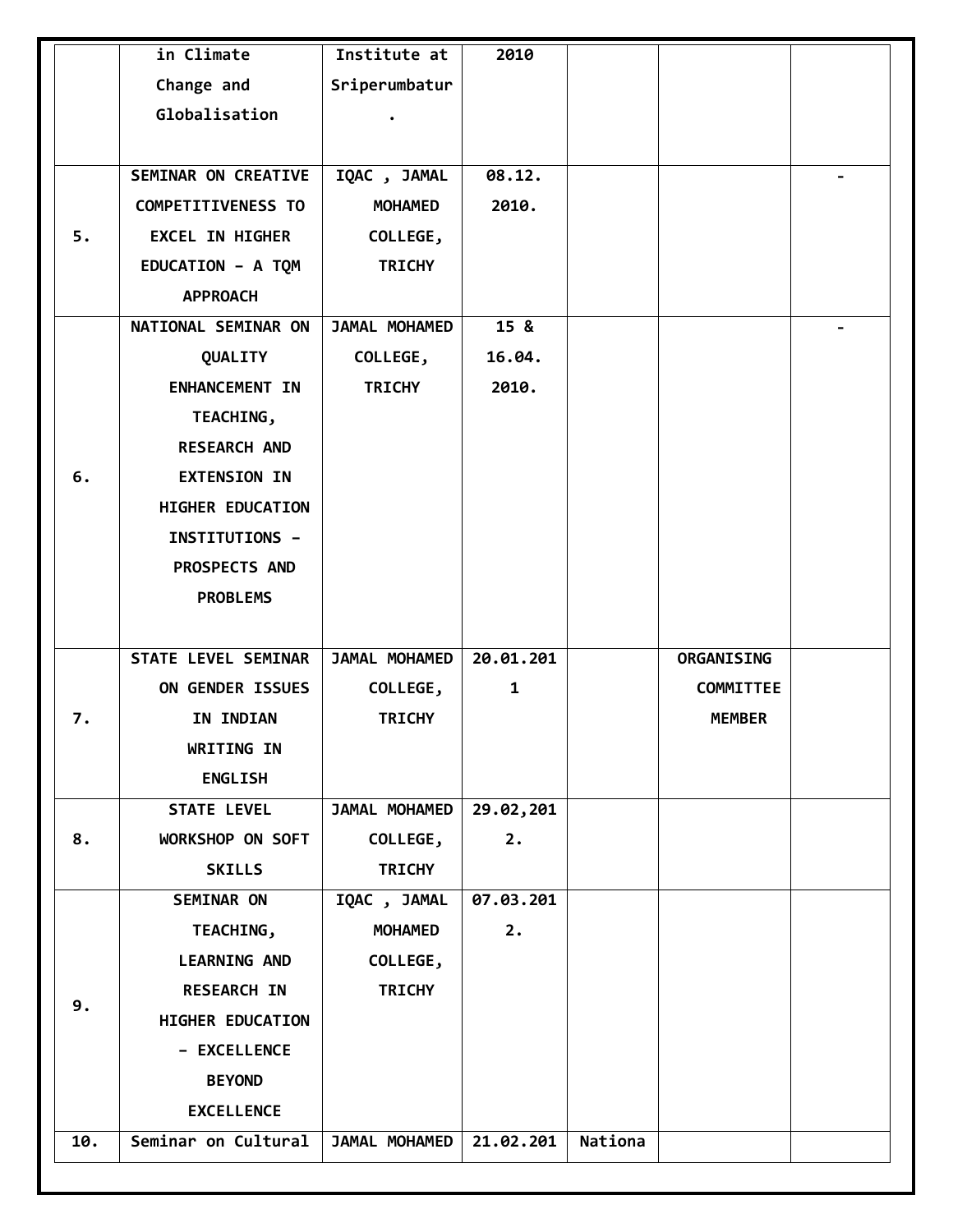|     | Contours in             | COLLEGE,           | $\overline{\mathbf{3}}$ | $\mathbf{I}$   |                  |                 |
|-----|-------------------------|--------------------|-------------------------|----------------|------------------|-----------------|
|     | Contemporary            | <b>TRICHY</b>      |                         |                |                  |                 |
|     | English                 |                    |                         |                |                  |                 |
|     | Literature              |                    |                         |                |                  |                 |
|     | INTERNATIONAL           | H.H RAJAH'S        | 6TH&7TH                 | <b>INTERNA</b> | <b>PRESENTED</b> | <b>ROLE OF</b>  |
|     | SEMINAR ON CANADIAN     | COLLEGE,           | SEP.                    | <b>TIONAL</b>  |                  | INDIAN-         |
|     | <b>STUDIES</b>          | <b>PUDUKKOTTAI</b> | 2013.                   |                |                  | <b>CANADIAN</b> |
|     |                         |                    |                         |                |                  | WRITERS:        |
| 11. |                         |                    |                         |                |                  | A               |
|     |                         |                    |                         |                |                  | <b>DIASPORI</b> |
|     |                         |                    |                         |                |                  | $\mathsf{C}$    |
|     |                         |                    |                         |                |                  | <b>APPROACH</b> |
|     | <b>SEMINAR ON HUMAN</b> | TBAK COLLEGE,      | 21.12.13                | <b>NATIONA</b> | <b>PRESENTED</b> | <b>HUMAN</b>    |
|     | RIGHTS EDUCATION        | <b>KILAKARAI</b>   |                         | L              |                  | <b>RIGHTS</b>   |
|     | AND HUMAN RIGHTS        |                    |                         |                |                  | <b>VIOLATIO</b> |
| 12. | <b>LITERATURE</b>       |                    |                         |                |                  | NS IN           |
|     |                         |                    |                         |                |                  | LITERATU        |
|     |                         |                    |                         |                |                  | <b>RE AND</b>   |
|     |                         |                    |                         |                |                  | <b>REALITY</b>  |
|     | <b>REDEFINING</b>       | V.O.C.COLLEGE      | 27 <sub>8</sub>         | <b>NATIONA</b> | <b>PRESENTED</b> | <b>PORTRAYA</b> |
|     | <b>FEMINISM: A</b>      | $\mathbf{v}$       | 28.03.201               | L              |                  | L OF            |
|     | STUDY OF INDIAN         | <b>THOOTHUKUD</b>  | 3.                      |                |                  | WOMEN IN        |
|     | WRITING IN              | $\mathbf I$        |                         |                |                  | <b>ARUNTHAD</b> |
| 13. | <b>ENGLISH</b>          |                    |                         |                |                  | HI ROY'S        |
|     |                         |                    |                         |                |                  | THE GOD         |
|     |                         |                    |                         |                |                  | OF SMALL        |
|     |                         |                    |                         |                |                  | <b>THINGS</b>   |
|     | INTERNATIONAL           | <b>ENGLISH AT</b>  |                         | <b>INTERNA</b> | <b>PRESENTED</b> | <b>UNCHANGI</b> |
|     | <b>SEMINAR ON</b>       | RAJAH SERFOJI      |                         | <b>TIONAL</b>  |                  | <b>NG</b>       |
|     | HUMANISTIC              | GOVT.              |                         |                |                  | <b>PLIGHT</b>   |
|     | APPROACH IN             | COLLEGE,           |                         |                |                  | <b>OF</b>       |
|     | <b>MODERN</b>           | THANJAVUR.         |                         |                |                  | <b>UNTOUCHA</b> |
| 14. | <b>LITERATURE</b>       |                    |                         |                |                  | <b>BLES: A</b>  |
|     |                         |                    |                         |                |                  | <b>COMPARAT</b> |
|     |                         |                    |                         |                |                  | <b>IVE</b>      |
|     |                         |                    |                         |                |                  | STUDY OF        |
|     |                         |                    |                         |                |                  | <b>UNTOUCHA</b> |
|     |                         |                    |                         |                |                  |                 |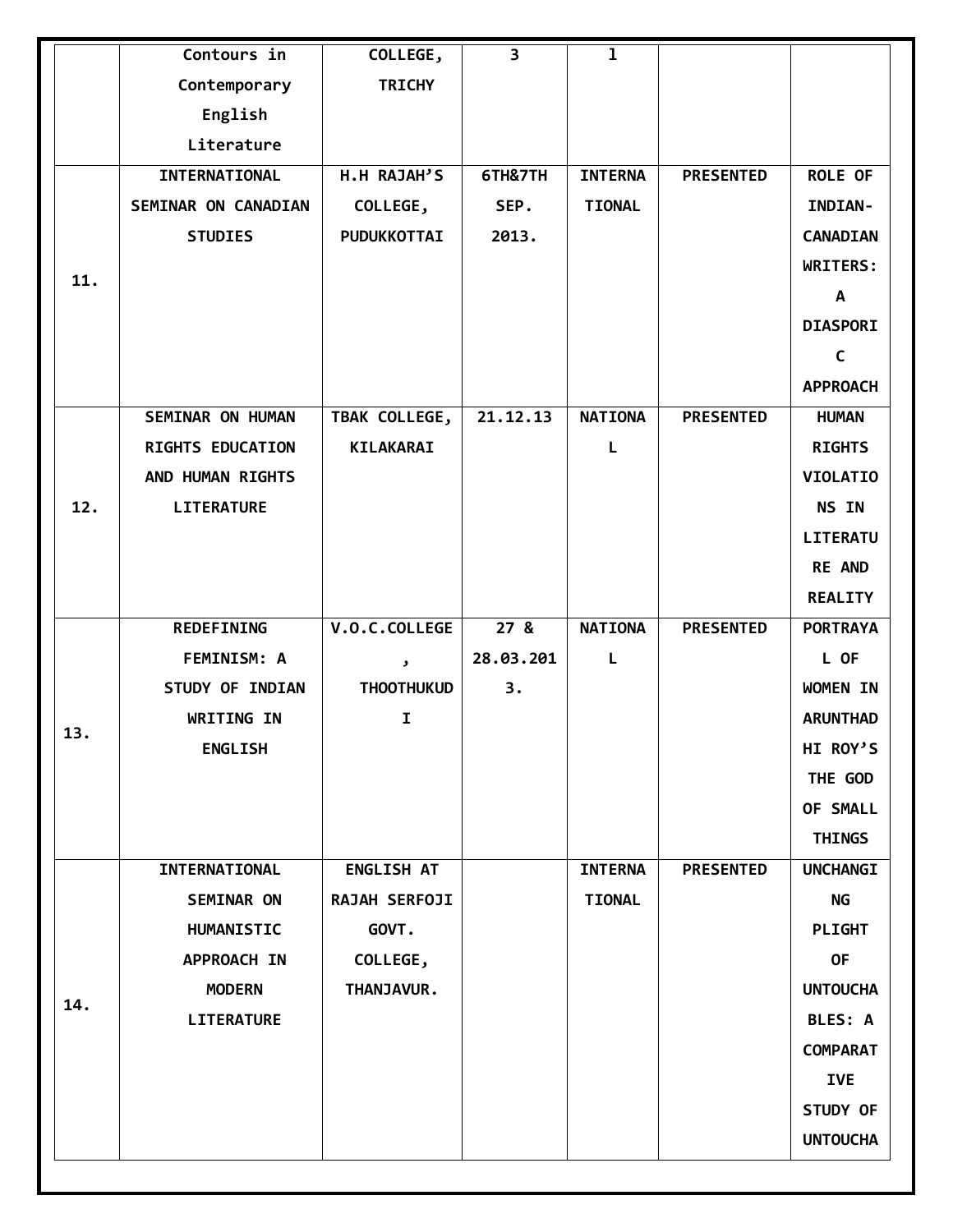|     |                           |                |           |                |                  | <b>BLE AND</b>  |
|-----|---------------------------|----------------|-----------|----------------|------------------|-----------------|
|     |                           |                |           |                |                  | THE GOD         |
|     |                           |                |           |                |                  | OF SMALL        |
|     |                           |                |           |                |                  | <b>THINGS</b>   |
|     | <b>STATE LEVEL</b>        | PG & Research  | 26.02.201 |                | ORGANISING       |                 |
|     | <b>WORKSHOP ON</b>        | Department     | 4.        |                | <b>COMMITTEE</b> |                 |
|     | <b>RECENT TRENDS</b>      | of             |           |                | <b>MEMBER</b>    |                 |
|     | AND TECHNIQUES            | English,       |           |                |                  |                 |
| 15. | IN ENGLISH                | <b>JAMAL</b>   |           |                |                  |                 |
|     | <b>LANGUAGE</b>           | <b>MOHAMED</b> |           |                |                  |                 |
|     | <b>EDUCATION</b>          | COLLEGE,       |           |                |                  |                 |
|     |                           | <b>TRICHY</b>  |           |                |                  |                 |
|     |                           |                |           |                |                  |                 |
|     | NATIONAL SEMINAR ON       | JAMAL MOHAMED  | 21.01.201 |                | Steering         |                 |
|     | <b>DIALECTS OF</b>        | COLLEGE,       | 5.        |                | Committee        |                 |
|     | <b>DIASPORIC</b>          | <b>TRICHY</b>  |           |                | Member           |                 |
| 16. | <b>LITERATURE:</b>        |                |           |                |                  |                 |
|     | <b>TRENDS AND</b>         |                |           |                |                  |                 |
|     | <b>TECHNIQUES</b>         |                |           |                |                  |                 |
|     | <b>EDUCATION</b>          |                |           |                |                  |                 |
|     | NATIONAL SEMINAR ON       | JAMAL MOHAMED  | 27.02.201 |                |                  |                 |
|     | <b>CULTURAL CONTOURS</b>  | COLLEGE,       | 5.        |                |                  |                 |
| 17. | IN CONTEMPORARY           | <b>TRICHY</b>  |           |                |                  |                 |
|     | <b>ENGLISH LITERATURE</b> |                |           |                |                  |                 |
| 18. | National Seminar on       | PG & Research  | 12.01.201 | <b>NATIONA</b> | Steering         | <b>TREATMEN</b> |
|     | Identities and            | Department     | 6.        | L              | Committee        | T OF            |
|     | Realities : Texts         | of             |           |                | Member           | VICTIMIZ        |
|     | and Contexts in           | English,       |           |                | &                | <b>ED WOMEN</b> |
|     | post Colonial             | <b>JAMAL</b>   |           |                | <b>PRESENTED</b> | IN              |
|     | Literature                | <b>MOHAMED</b> |           |                |                  | <b>TAHMIMA</b>  |
|     |                           | COLLEGE,       |           |                |                  | ANAM'S          |
|     |                           | <b>TRICHY</b>  |           |                |                  | NOVEL A         |
|     |                           |                |           |                |                  | <b>GOLDEN</b>   |
|     |                           |                |           |                |                  | <b>AGE</b>      |
| 19. | National Seminar on       | PG & Research  | 23.02.201 |                | Presented        | THE ROLE        |
|     | South Asian               | Department     | 7         |                |                  | OF WOMEN        |
|     | Fiction:                  |                |           |                |                  |                 |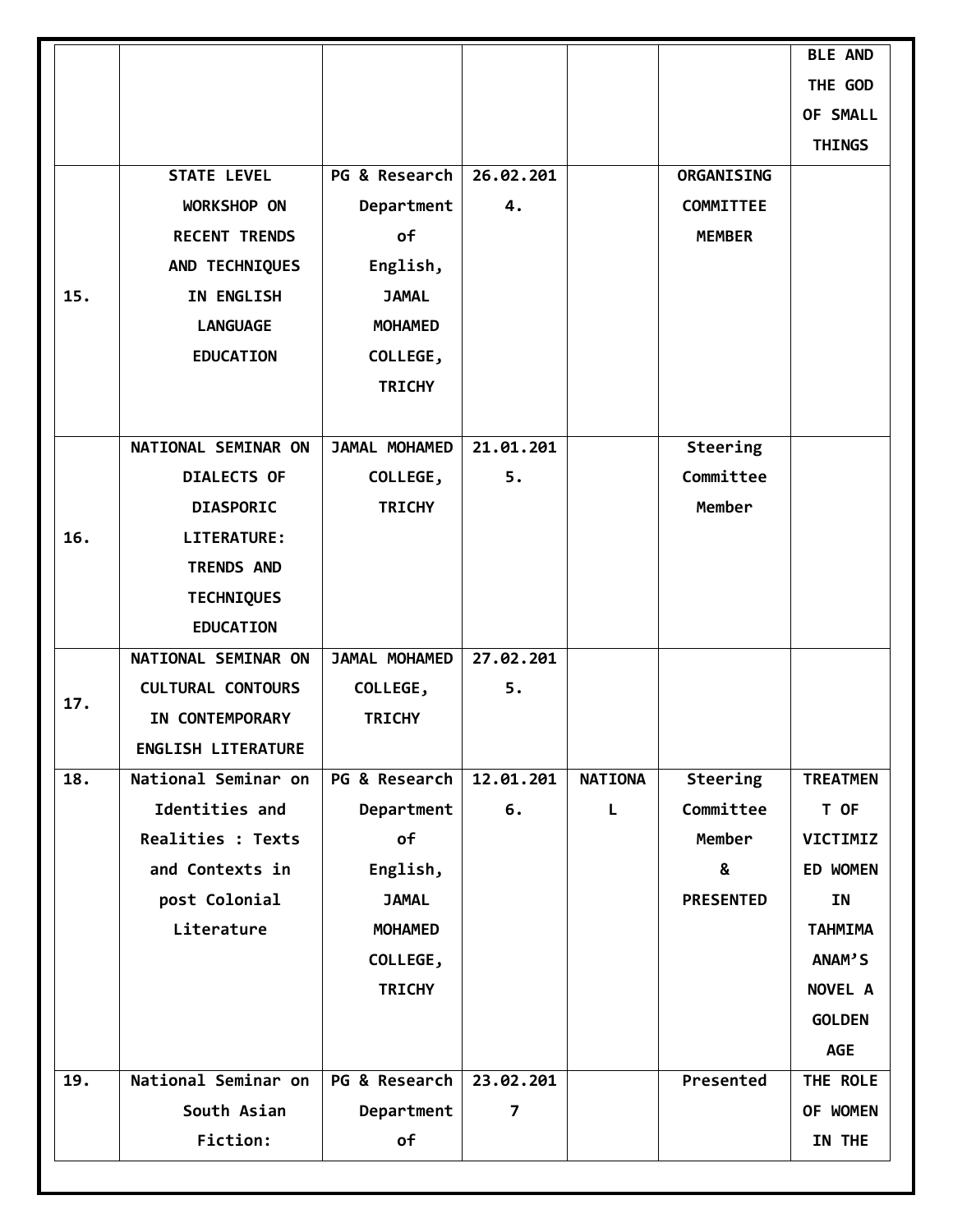|                   | Strategies of        | English,       |           |         |                 | <b>BANGLADE</b> |  |
|-------------------|----------------------|----------------|-----------|---------|-----------------|-----------------|--|
|                   | Survival and         | <b>JAMAL</b>   |           |         |                 | SH WAR          |  |
|                   | <b>Revival Since</b> | <b>MOHAMED</b> |           |         |                 | <b>OF</b>       |  |
|                   | 1995                 | COLLEGE,       |           |         |                 | <b>INDEPEND</b> |  |
|                   |                      | <b>TRICHY</b>  |           |         |                 | <b>ENCE</b>     |  |
|                   |                      |                |           |         |                 | <b>WITH</b>     |  |
|                   |                      |                |           |         |                 | <b>SPEACIAL</b> |  |
|                   |                      |                |           |         |                 | <b>REFERENC</b> |  |
|                   |                      |                |           |         |                 | E TO            |  |
|                   |                      |                |           |         |                 | Tahmima         |  |
|                   |                      |                |           |         |                 | Anam's          |  |
|                   |                      |                |           |         |                 | Novel A         |  |
|                   |                      |                |           |         |                 | Golden          |  |
|                   |                      |                |           |         |                 | Age             |  |
| 20.               | Workshop on The      | IQAC, JAMAL    |           |         |                 |                 |  |
|                   | Role of a            | <b>MOHAMED</b> |           |         |                 |                 |  |
|                   | Teacher in the       | COLLEGE,       |           |         |                 |                 |  |
|                   | Present Scenario     | <b>TRICHY</b>  |           |         |                 |                 |  |
| $\overline{21}$ . | International        | JAMAL MOHAMED  | 21.02.201 | Interna | <b>Steering</b> |                 |  |
|                   | Conference on        | COLLEGE,       | 8         | tional  | Committee       |                 |  |
|                   | Universality in      | <b>TRICHY</b>  |           |         | Member          |                 |  |
|                   | Contemporary         |                |           |         | &               |                 |  |
|                   | Reality:             |                |           |         | Session in      |                 |  |
|                   | Envisioning/         |                |           |         | charge          |                 |  |
|                   | Revisioning          |                |           |         |                 |                 |  |
|                   | Postmodern           |                |           |         |                 |                 |  |
|                   | LIterature           |                |           |         |                 |                 |  |
| 22.               | UGC CPU Sponsored    | CDC, JAMAL     | 18        |         |                 |                 |  |
|                   | Workshop on          | <b>MOHAMED</b> | 819.01.20 |         |                 |                 |  |
|                   | Professional         | COLLEGE,       | 19        |         |                 |                 |  |
|                   | Development for      | <b>TRICHY</b>  |           |         |                 |                 |  |
|                   | Academic             |                |           |         |                 |                 |  |
|                   | L:eadership in       |                |           |         |                 |                 |  |
|                   | Curriculum           |                |           |         |                 |                 |  |
|                   | Design               |                |           |         |                 |                 |  |
| 23.               | National Seminar on  | PG & Research  | 07.02.201 |         | Steering        |                 |  |
|                   | Feminity &           | Department     | 9         |         | Committee       |                 |  |
|                   |                      |                |           |         |                 |                 |  |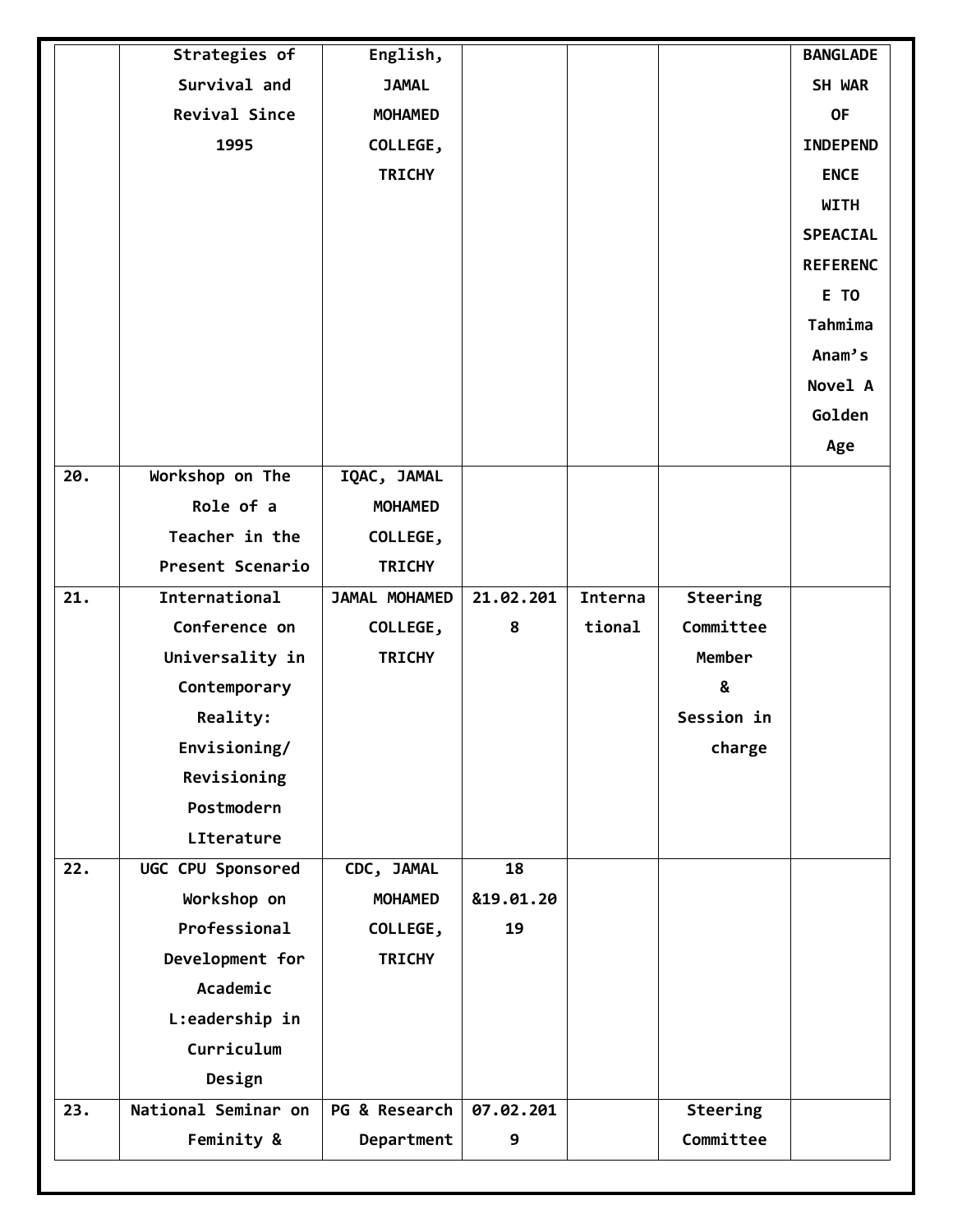|     | Marginality:              | of                   |           |         | Member       |  |
|-----|---------------------------|----------------------|-----------|---------|--------------|--|
|     | Changes and               | English,             |           |         |              |  |
|     | Challenges in             | <b>JAMAL</b>         |           |         |              |  |
|     | Contemporary              | <b>MOHAMED</b>       |           |         |              |  |
|     | Society                   | COLLEGE,             |           |         |              |  |
|     |                           | <b>TRICHY</b>        |           |         |              |  |
|     |                           |                      |           |         |              |  |
| 24. | Learn & Lead              | EDII, Chennai        | 01.03.201 |         |              |  |
|     | Workshop                  |                      | 9         |         |              |  |
| 25. | Staff Enrichment          | IQAC, JAMAL          | 14.06.201 |         | Participated |  |
|     | Programme on              | <b>MOHAMED</b>       | 9         |         |              |  |
|     | Ownership Culture         | COLLEGE,             |           |         |              |  |
|     |                           | <b>TRICHY</b>        |           |         |              |  |
| 26. | A Two Day Seminar         | Department of        | 28 &      |         |              |  |
|     | on Entrepreneurial        | Women Studies        | 29.06.201 |         |              |  |
|     | Opportunities for         | $\mathbf{z}$         | 9         |         |              |  |
|     | Women and Youth and       | Bharathidasan        |           |         |              |  |
|     | Government Schemes        | University in        |           |         |              |  |
|     |                           | association          |           |         |              |  |
|     |                           | with WEAT            |           |         |              |  |
| 27. | <b>Education Exchange</b> | <b>British</b>       | 05. 05.   | Interna |              |  |
|     | webinar<br>on             | Council,             | 2021      | tion    |              |  |
|     | "Careers Education        | The United           |           | a1      |              |  |
|     | in Pandemic"              | Kingdom's            |           |         |              |  |
|     |                           | internatio           |           |         |              |  |
|     |                           | nal                  |           |         |              |  |
|     |                           | organisati           |           |         |              |  |
|     |                           | on for               |           |         |              |  |
|     |                           | cultural             |           |         |              |  |
|     |                           | relations            |           |         |              |  |
|     |                           | and                  |           |         |              |  |
|     |                           | educationa           |           |         |              |  |
|     |                           | ı                    |           |         |              |  |
|     |                           | opportunit           |           |         |              |  |
|     |                           | ies.                 |           |         |              |  |
| 28. | NATIONAL WEBINAR          | <b>PG Department</b> |           |         |              |  |
|     | entitled                  | of                   | 31. 05.   | Nationa |              |  |
|     |                           |                      |           |         |              |  |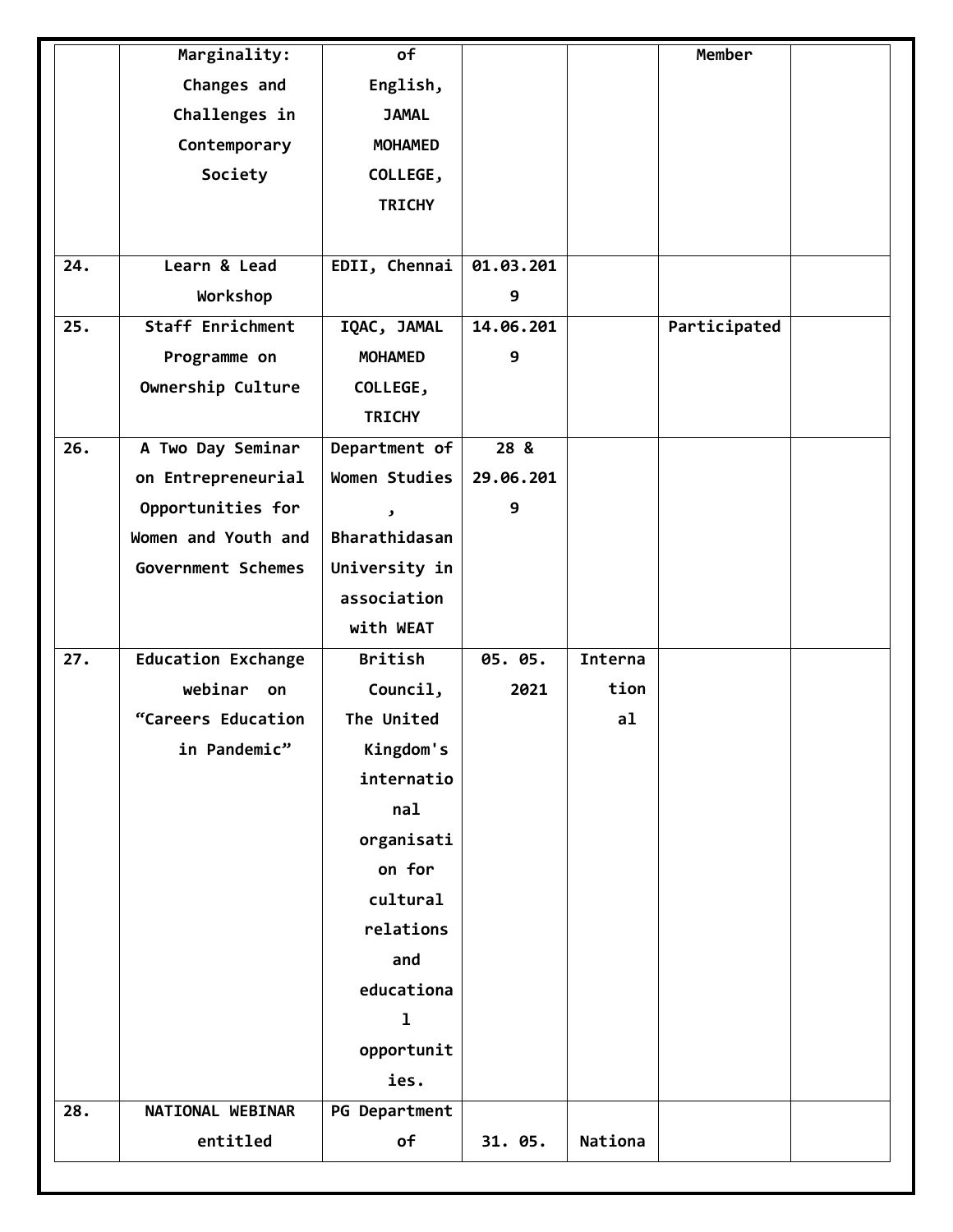| MAHE CO<br>ENGLISH LANGUAGE<br>IN THE PRESENT<br><b>OPERATIVE</b><br><b>COLLEGE OF</b><br>SCENARIO"<br><b>HIGHER</b><br><b>EDUCATION</b><br>&<br><b>TECHNOLOGY</b><br>Webinar on<br>29.<br>EDII-Anna<br>'Experience of<br><b>Business</b><br>Faculty<br>Incubation<br>24. 05.<br>Nationa<br>innovation and<br>Research<br>2021<br>1<br>Foundation<br>Entrepreneurship<br>دد<br>(Registered |  |
|--------------------------------------------------------------------------------------------------------------------------------------------------------------------------------------------------------------------------------------------------------------------------------------------------------------------------------------------------------------------------------------------|--|
|                                                                                                                                                                                                                                                                                                                                                                                            |  |
|                                                                                                                                                                                                                                                                                                                                                                                            |  |
|                                                                                                                                                                                                                                                                                                                                                                                            |  |
|                                                                                                                                                                                                                                                                                                                                                                                            |  |
|                                                                                                                                                                                                                                                                                                                                                                                            |  |
|                                                                                                                                                                                                                                                                                                                                                                                            |  |
|                                                                                                                                                                                                                                                                                                                                                                                            |  |
|                                                                                                                                                                                                                                                                                                                                                                                            |  |
|                                                                                                                                                                                                                                                                                                                                                                                            |  |
|                                                                                                                                                                                                                                                                                                                                                                                            |  |
|                                                                                                                                                                                                                                                                                                                                                                                            |  |
|                                                                                                                                                                                                                                                                                                                                                                                            |  |
|                                                                                                                                                                                                                                                                                                                                                                                            |  |
| as Section                                                                                                                                                                                                                                                                                                                                                                                 |  |
| 8 Company)                                                                                                                                                                                                                                                                                                                                                                                 |  |
| University                                                                                                                                                                                                                                                                                                                                                                                 |  |
| College of                                                                                                                                                                                                                                                                                                                                                                                 |  |
| Engineerin                                                                                                                                                                                                                                                                                                                                                                                 |  |
| g,                                                                                                                                                                                                                                                                                                                                                                                         |  |
| BIT Campus,                                                                                                                                                                                                                                                                                                                                                                                |  |
| Anna                                                                                                                                                                                                                                                                                                                                                                                       |  |
| University                                                                                                                                                                                                                                                                                                                                                                                 |  |
| ر                                                                                                                                                                                                                                                                                                                                                                                          |  |
| Tiruchirap                                                                                                                                                                                                                                                                                                                                                                                 |  |
| palli                                                                                                                                                                                                                                                                                                                                                                                      |  |
| One Day Online<br>Nationa<br>30.<br>Annapoorna<br>04. 06.                                                                                                                                                                                                                                                                                                                                  |  |
| Webinar on<br>Engineering<br>$\mathbf{1}$<br>2021                                                                                                                                                                                                                                                                                                                                          |  |
| "Innovation<br>College,                                                                                                                                                                                                                                                                                                                                                                    |  |
| Opportunities<br>Chennai                                                                                                                                                                                                                                                                                                                                                                   |  |
| for Students and                                                                                                                                                                                                                                                                                                                                                                           |  |
| Faculty"                                                                                                                                                                                                                                                                                                                                                                                   |  |
| webinar "Incubation<br>Institutions<br>31.<br>Nationa                                                                                                                                                                                                                                                                                                                                      |  |
| Innovation<br>Opportunities<br>05. 06.<br>1                                                                                                                                                                                                                                                                                                                                                |  |
| for Students and<br>Council,<br>2021                                                                                                                                                                                                                                                                                                                                                       |  |
| <b>Faculties "</b><br>Cauvery                                                                                                                                                                                                                                                                                                                                                              |  |
| college                                                                                                                                                                                                                                                                                                                                                                                    |  |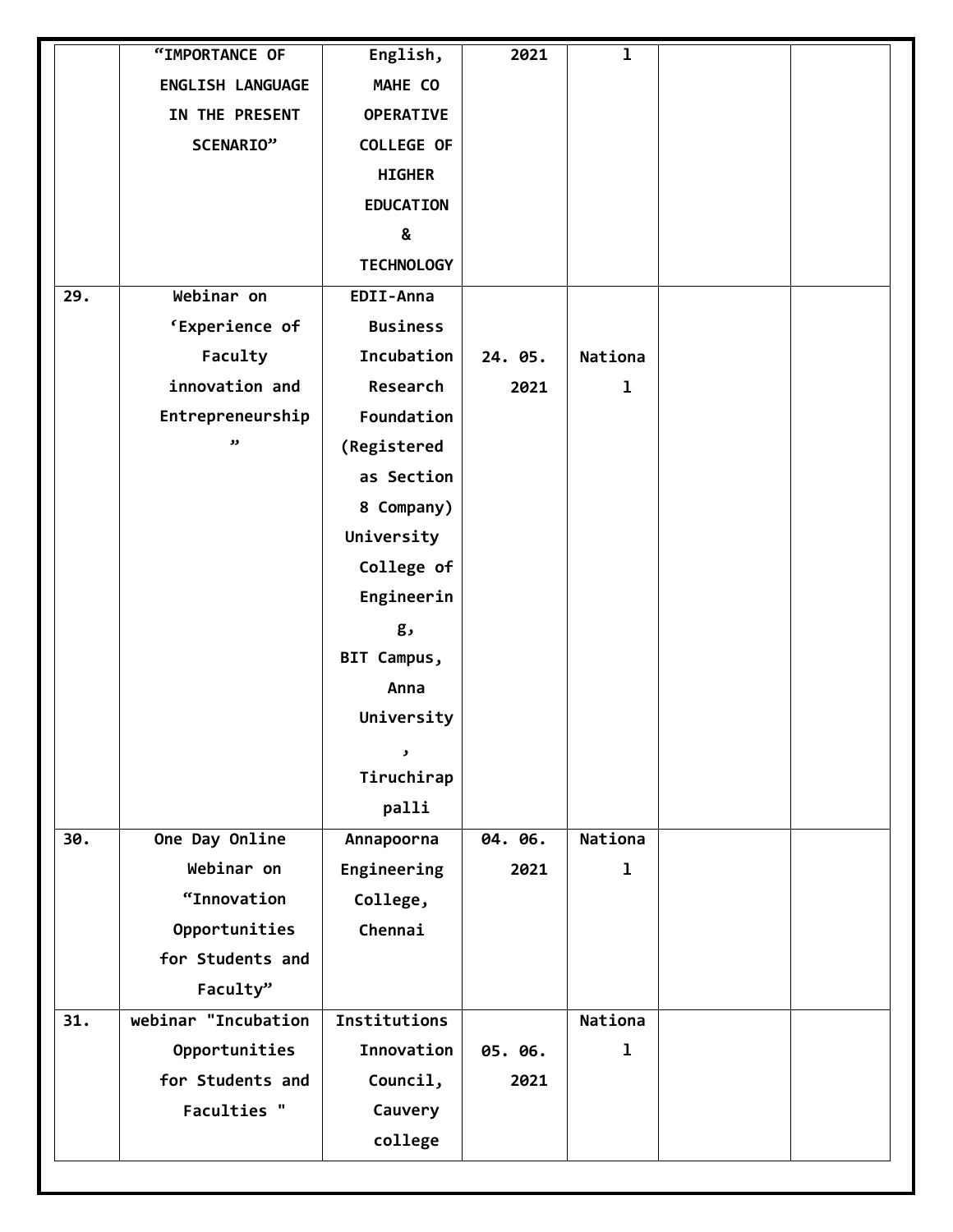|     |                           | for women         |           |             |  |
|-----|---------------------------|-------------------|-----------|-------------|--|
|     |                           | (Autonomou        |           |             |  |
|     |                           | $s)$ ,            |           |             |  |
|     |                           | Trichy-18.        |           |             |  |
| 32. | Online Five Day           | <b>SRI SARADA</b> | from      |             |  |
|     | Webinar Series            | <b>COLLEGE</b>    | 08.06.    | Nationa     |  |
|     | on                        | FOR WOMEN         | 2021      | 1           |  |
|     | "EMINENCE OF              | (AUTONOMOU        | to        |             |  |
|     | <b>ENGLISH FOR</b>        | S) SALEM -        | 12.06.202 |             |  |
|     | <b>ENTREPRENEURS"</b>     | 636 016.          | 1.        |             |  |
| 33. | <b>Advancing Learning</b> |                   |           |             |  |
|     | webinar on                | Mac Millan        | 10. 06.   | Interna     |  |
|     | Teaching and              | Foundation        | 2021      | tion        |  |
|     | motivating adult          | , London.         |           | a1          |  |
|     | learners online           |                   |           |             |  |
|     | (and offline) by          |                   |           |             |  |
|     | Rhona Snelling            |                   |           |             |  |
| 34. | " Additive                | EDII-Anna         | 12.06.202 |             |  |
|     | Manufacturing             | <b>Business</b>   | 1.        | Nationa     |  |
|     | and AMS Hyrel 3           | Incubation        |           | 1           |  |
|     | D Printing                | Research          |           |             |  |
|     | Equipment"                | Foundation        |           |             |  |
|     |                           | (EDII-            |           |             |  |
|     |                           | ABIRF)            |           |             |  |
|     |                           | University        |           |             |  |
|     |                           | College of        |           |             |  |
|     |                           | Engineerin        |           |             |  |
|     |                           | g,                |           |             |  |
|     |                           | BIT Campus,       |           |             |  |
|     |                           | Anna              |           |             |  |
|     |                           | University        |           |             |  |
|     |                           | ر                 |           |             |  |
|     |                           | Tiruchirap        |           |             |  |
|     |                           | palli.            |           |             |  |
| 35. | World Literature:         | Department of     | 14. 06.   | Nationa     |  |
|     | Transcending              | English,          | 2021      | $\mathbf 1$ |  |
|     | Boundaries and            | Aggarwal          |           |             |  |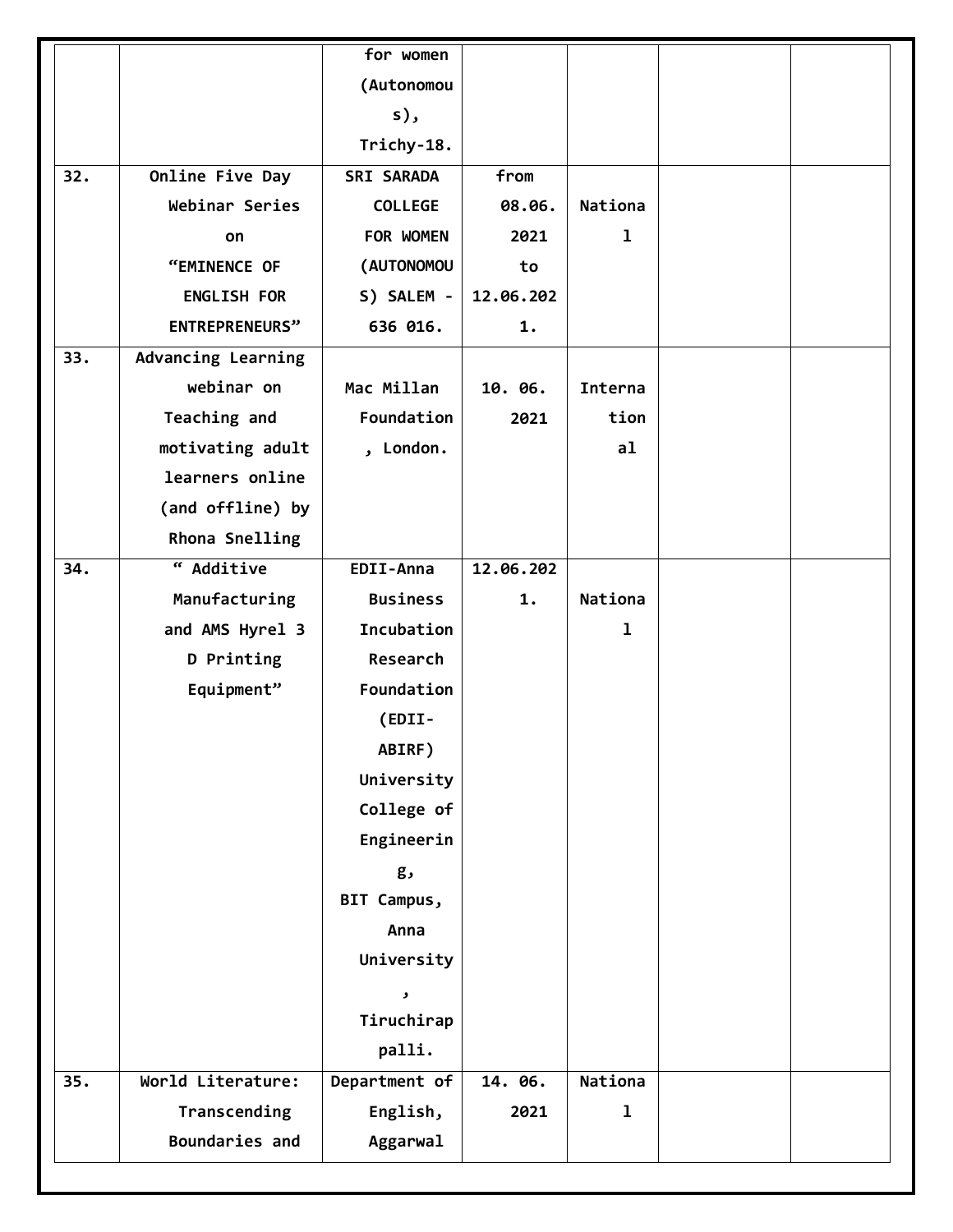|     | Connecting         | College,          |              |              |  |
|-----|--------------------|-------------------|--------------|--------------|--|
|     | Cultures           | Balabargh         |              |              |  |
|     |                    | Department of     | from         |              |  |
|     |                    | Mathematic        | 14. 06.      |              |  |
|     | National Level     | s and             | 2021         | Nationa      |  |
|     | ONLINE Workshop    | <b>Statistics</b> | to           | $\mathbf{1}$ |  |
|     | on                 | &                 | 16.          |              |  |
|     | "RESEARCH          | Department of     | 06.202       |              |  |
|     | METHODOLOGY"       | Computer          | $\mathbf{1}$ |              |  |
|     |                    | Science &         |              |              |  |
|     |                    | Electronic        |              |              |  |
|     |                    | S                 |              |              |  |
|     |                    | <b>CHRISTIAN</b>  |              |              |  |
|     |                    | <b>EMINENT</b>    |              |              |  |
|     |                    | COLLEGE,          |              |              |  |
|     |                    | <b>INDORE</b>     |              |              |  |
|     |                    | (Academy of       |              |              |  |
|     |                    | Management        |              |              |  |
|     |                    | ر                 |              |              |  |
|     |                    | Professional      |              |              |  |
|     |                    | Education         |              |              |  |
|     |                    | &                 |              |              |  |
|     |                    | Research)         |              |              |  |
| 36. |                    | Departments       | From         |              |  |
|     | A Six Day Workshop | of English        | 14. 06.      | Nationa      |  |
|     | on                 | of St.            | 2021         | $\mathbf{1}$ |  |
|     | "Dissertation      | <b>Berchmans</b>  | to           |              |  |
|     | Writing"           | College,          | 19. 06.      |              |  |
|     |                    | Changanach        | 2021         |              |  |
|     |                    | erry,             |              |              |  |
|     |                    | Assumption        |              |              |  |
|     |                    | College,          |              |              |  |
|     |                    | Changanach        |              |              |  |
|     |                    | erry,             |              |              |  |
|     |                    | <b>Bishop</b>     |              |              |  |
|     |                    | Kurialache        |              |              |  |
|     |                    | rry               |              |              |  |
|     |                    |                   |              |              |  |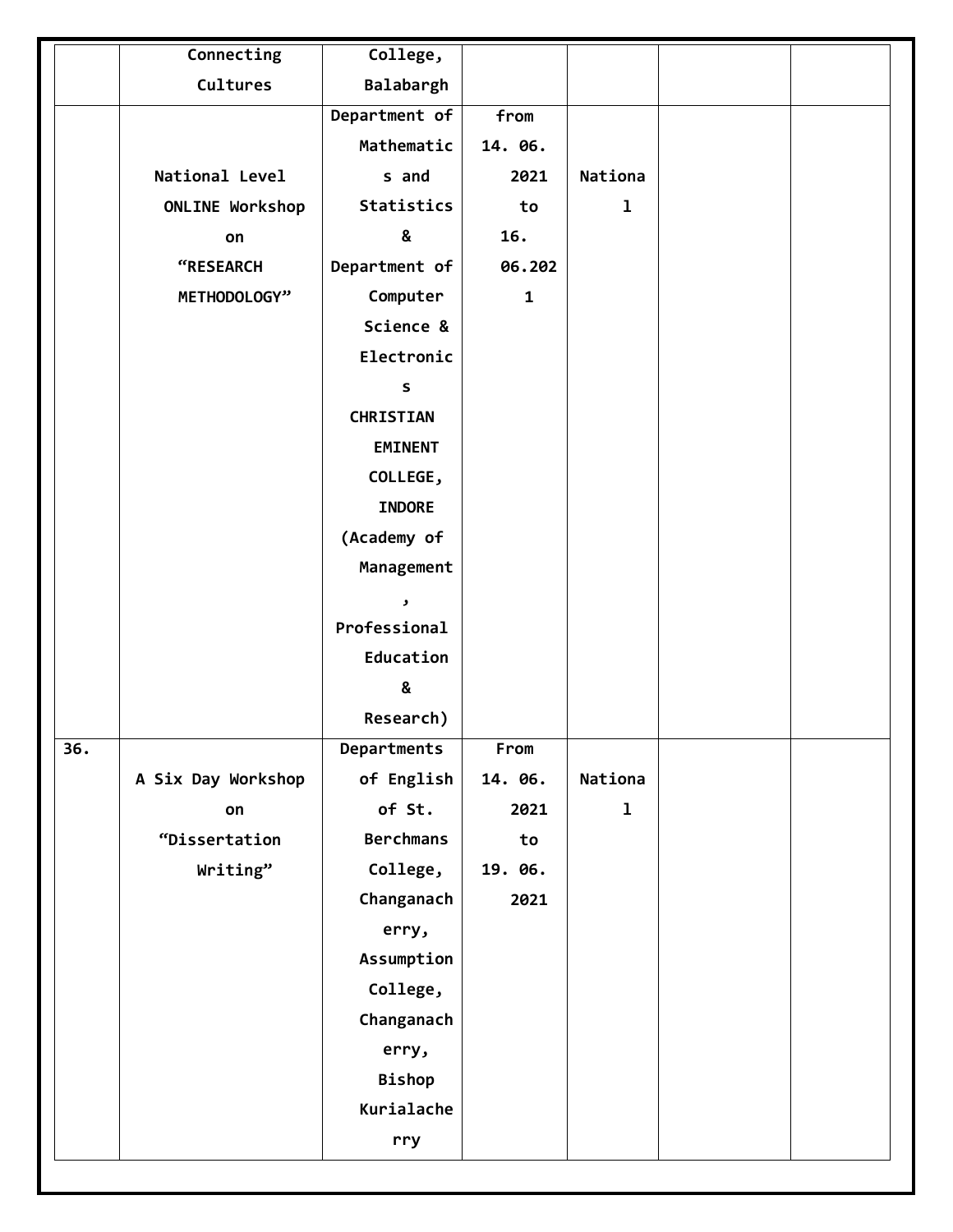|     |                     | College                  |         |             |  |
|-----|---------------------|--------------------------|---------|-------------|--|
|     |                     | for Women,               |         |             |  |
|     |                     | Amalagiri                |         |             |  |
|     |                     | and St.                  |         |             |  |
|     |                     | Aloysius                 |         |             |  |
|     |                     | College,                 |         |             |  |
|     |                     | Edathua.                 |         |             |  |
| 37. | International       | Dep. Of                  |         |             |  |
|     | Seminar on          | English,                 | 15. 06. | Interna     |  |
|     | "Effective          | SCP ARTS,                | 2021    | tion        |  |
|     | Communication       | <b>SCIENCE</b>           |         | a1          |  |
|     | Skills for          | AND DDS                  |         |             |  |
|     | Successful          | <b>COMMERCE</b>          |         |             |  |
|     | Career"             | COLLEGE,                 |         |             |  |
|     |                     | <b>MAHALINGAP</b>        |         |             |  |
|     |                     | UR,                      |         |             |  |
|     |                     | <b>BAGALAKOT,</b>        |         |             |  |
|     |                     | KARNATAKA.               |         |             |  |
| 38. |                     | <b>PG &amp; RESEARCH</b> |         |             |  |
|     | National webinar on | <b>DEPARTMENT</b>        | 15. 06. |             |  |
|     | " Menstrual Poetry  | <b>OF</b>                | 2021    | Nationa     |  |
|     | وو                  | ENGLISH,                 |         | $\mathbf 1$ |  |
|     |                     | <b>NEHRU ARTS</b>        |         |             |  |
|     |                     | <b>AND</b>               |         |             |  |
|     |                     | <b>SCIENCE</b>           |         |             |  |
|     |                     | <b>COLLEGE</b>           |         |             |  |
|     |                     | Nehru                    |         |             |  |
|     |                     | Gardens,                 |         |             |  |
|     |                     | Thirumalay               |         |             |  |
|     |                     | ampalayam,               |         |             |  |
|     |                     | Coimbatore -             |         |             |  |
|     |                     | 641 105,                 |         |             |  |
|     |                     | Tamil                    |         |             |  |
|     |                     | Nadu.                    |         |             |  |
|     | National webinar on | Dep. Of                  |         |             |  |
|     | "MERGER AND         | Commerce,                | 15. 06. | Nationa     |  |
|     | DISINVESTMENT OF    | SCP ARTS,                | 2021    | $\mathbf 1$ |  |
|     |                     |                          |         |             |  |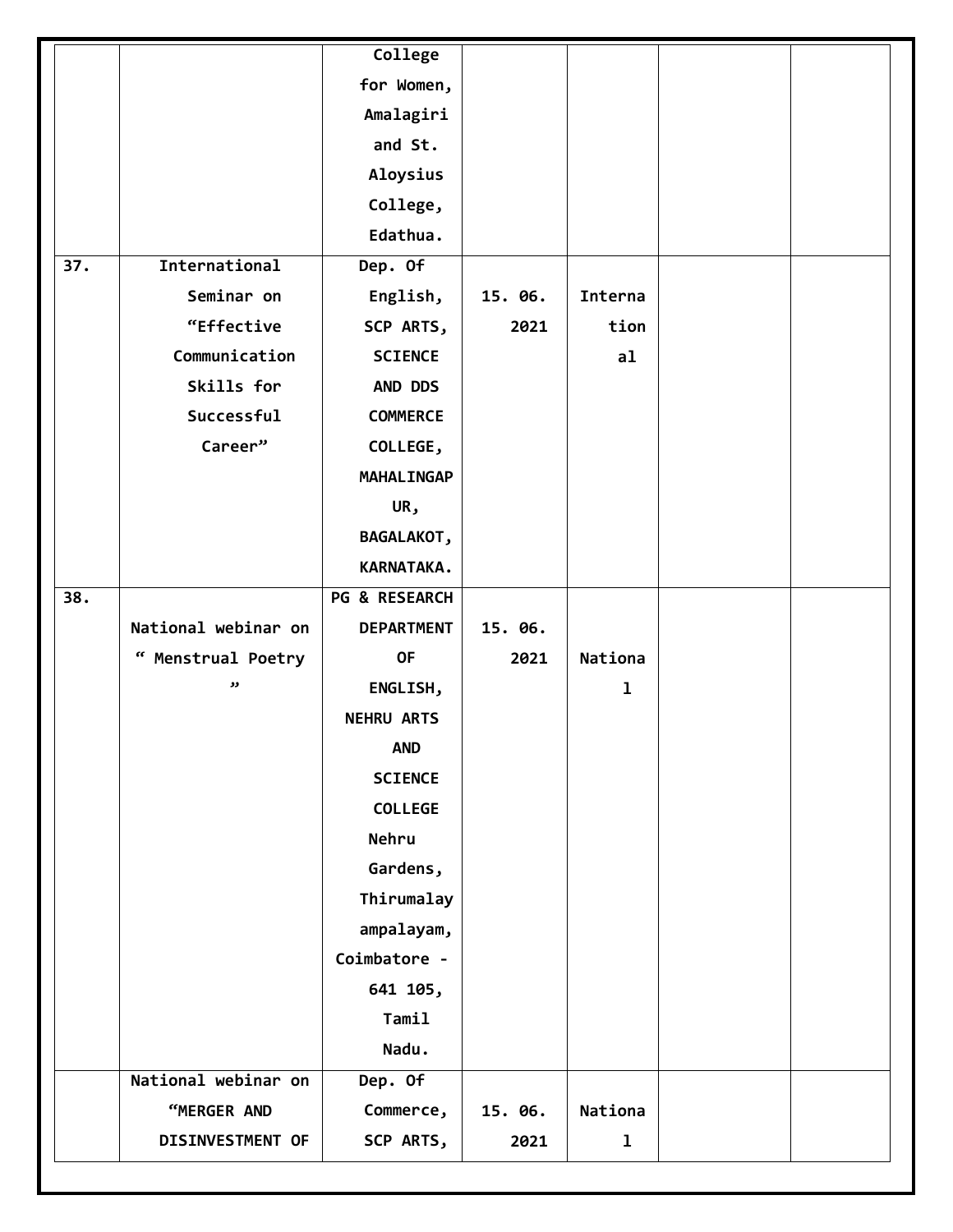| <b>BANKS IN INDIA"</b><br>AND DDS<br><b>COMMERCE</b><br>COLLEGE,<br><b>MAHALINGAP</b><br>UR,<br><b>BAGALAKOT,</b><br>KARNATAKA.<br>Webinar on "TEACHER<br>39.<br>MGVC Arts,<br>Nationa<br>AND TEACHING<br>Commerce<br>16. 06.<br>$\mathbf{1}$<br><b>SKILL</b><br>and<br>2021<br>Science<br>DEVELOPMENT IN<br><b>NEW NATIONAL</b><br>College,<br>Muddebihal<br><b>EDUCATIONAL</b><br>POLICY- 2020"<br>Department of<br>One Day National<br>16.<br>40.<br>Webinar on Pre &<br>English<br>06.202<br>Nationa<br>Post Covid<br>and other<br>$\mathbf{1}$<br>$\mathbf{1}$<br>Stress and<br>Foreign<br>Anxiety: Means<br>Languages,<br>and Methods to<br><b>SRM</b><br>Institute<br>Overcome<br>of Science<br>and<br>Technology,<br>Ramapuram,<br>Chennai-89<br>National Webinar on<br>41.<br>Department of<br>English &<br>Nationa<br>"Literature<br>16. 06.<br>and Culture -<br>I.Q.A.C.<br>$\mathbf{1}$<br>2021<br>Transcending<br>Govt.<br>Boundaries"<br>Nehru PG<br>College,<br>Dong<br>argarh,<br>Rajnandgao | <b>PUBLIC SECTOR</b> | <b>SCIENCE</b> |  |  |
|--------------------------------------------------------------------------------------------------------------------------------------------------------------------------------------------------------------------------------------------------------------------------------------------------------------------------------------------------------------------------------------------------------------------------------------------------------------------------------------------------------------------------------------------------------------------------------------------------------------------------------------------------------------------------------------------------------------------------------------------------------------------------------------------------------------------------------------------------------------------------------------------------------------------------------------------------------------------------------------------------------------|----------------------|----------------|--|--|
|                                                                                                                                                                                                                                                                                                                                                                                                                                                                                                                                                                                                                                                                                                                                                                                                                                                                                                                                                                                                              |                      |                |  |  |
|                                                                                                                                                                                                                                                                                                                                                                                                                                                                                                                                                                                                                                                                                                                                                                                                                                                                                                                                                                                                              |                      |                |  |  |
|                                                                                                                                                                                                                                                                                                                                                                                                                                                                                                                                                                                                                                                                                                                                                                                                                                                                                                                                                                                                              |                      |                |  |  |
|                                                                                                                                                                                                                                                                                                                                                                                                                                                                                                                                                                                                                                                                                                                                                                                                                                                                                                                                                                                                              |                      |                |  |  |
|                                                                                                                                                                                                                                                                                                                                                                                                                                                                                                                                                                                                                                                                                                                                                                                                                                                                                                                                                                                                              |                      |                |  |  |
|                                                                                                                                                                                                                                                                                                                                                                                                                                                                                                                                                                                                                                                                                                                                                                                                                                                                                                                                                                                                              |                      |                |  |  |
|                                                                                                                                                                                                                                                                                                                                                                                                                                                                                                                                                                                                                                                                                                                                                                                                                                                                                                                                                                                                              |                      |                |  |  |
|                                                                                                                                                                                                                                                                                                                                                                                                                                                                                                                                                                                                                                                                                                                                                                                                                                                                                                                                                                                                              |                      |                |  |  |
|                                                                                                                                                                                                                                                                                                                                                                                                                                                                                                                                                                                                                                                                                                                                                                                                                                                                                                                                                                                                              |                      |                |  |  |
|                                                                                                                                                                                                                                                                                                                                                                                                                                                                                                                                                                                                                                                                                                                                                                                                                                                                                                                                                                                                              |                      |                |  |  |
|                                                                                                                                                                                                                                                                                                                                                                                                                                                                                                                                                                                                                                                                                                                                                                                                                                                                                                                                                                                                              |                      |                |  |  |
|                                                                                                                                                                                                                                                                                                                                                                                                                                                                                                                                                                                                                                                                                                                                                                                                                                                                                                                                                                                                              |                      |                |  |  |
|                                                                                                                                                                                                                                                                                                                                                                                                                                                                                                                                                                                                                                                                                                                                                                                                                                                                                                                                                                                                              |                      |                |  |  |
|                                                                                                                                                                                                                                                                                                                                                                                                                                                                                                                                                                                                                                                                                                                                                                                                                                                                                                                                                                                                              |                      |                |  |  |
|                                                                                                                                                                                                                                                                                                                                                                                                                                                                                                                                                                                                                                                                                                                                                                                                                                                                                                                                                                                                              |                      |                |  |  |
|                                                                                                                                                                                                                                                                                                                                                                                                                                                                                                                                                                                                                                                                                                                                                                                                                                                                                                                                                                                                              |                      |                |  |  |
|                                                                                                                                                                                                                                                                                                                                                                                                                                                                                                                                                                                                                                                                                                                                                                                                                                                                                                                                                                                                              |                      |                |  |  |
|                                                                                                                                                                                                                                                                                                                                                                                                                                                                                                                                                                                                                                                                                                                                                                                                                                                                                                                                                                                                              |                      |                |  |  |
|                                                                                                                                                                                                                                                                                                                                                                                                                                                                                                                                                                                                                                                                                                                                                                                                                                                                                                                                                                                                              |                      |                |  |  |
|                                                                                                                                                                                                                                                                                                                                                                                                                                                                                                                                                                                                                                                                                                                                                                                                                                                                                                                                                                                                              |                      |                |  |  |
|                                                                                                                                                                                                                                                                                                                                                                                                                                                                                                                                                                                                                                                                                                                                                                                                                                                                                                                                                                                                              |                      |                |  |  |
|                                                                                                                                                                                                                                                                                                                                                                                                                                                                                                                                                                                                                                                                                                                                                                                                                                                                                                                                                                                                              |                      |                |  |  |
|                                                                                                                                                                                                                                                                                                                                                                                                                                                                                                                                                                                                                                                                                                                                                                                                                                                                                                                                                                                                              |                      |                |  |  |
|                                                                                                                                                                                                                                                                                                                                                                                                                                                                                                                                                                                                                                                                                                                                                                                                                                                                                                                                                                                                              |                      |                |  |  |
|                                                                                                                                                                                                                                                                                                                                                                                                                                                                                                                                                                                                                                                                                                                                                                                                                                                                                                                                                                                                              |                      |                |  |  |
|                                                                                                                                                                                                                                                                                                                                                                                                                                                                                                                                                                                                                                                                                                                                                                                                                                                                                                                                                                                                              |                      |                |  |  |
|                                                                                                                                                                                                                                                                                                                                                                                                                                                                                                                                                                                                                                                                                                                                                                                                                                                                                                                                                                                                              |                      |                |  |  |
|                                                                                                                                                                                                                                                                                                                                                                                                                                                                                                                                                                                                                                                                                                                                                                                                                                                                                                                                                                                                              |                      |                |  |  |
|                                                                                                                                                                                                                                                                                                                                                                                                                                                                                                                                                                                                                                                                                                                                                                                                                                                                                                                                                                                                              |                      |                |  |  |
|                                                                                                                                                                                                                                                                                                                                                                                                                                                                                                                                                                                                                                                                                                                                                                                                                                                                                                                                                                                                              |                      |                |  |  |
|                                                                                                                                                                                                                                                                                                                                                                                                                                                                                                                                                                                                                                                                                                                                                                                                                                                                                                                                                                                                              |                      |                |  |  |
|                                                                                                                                                                                                                                                                                                                                                                                                                                                                                                                                                                                                                                                                                                                                                                                                                                                                                                                                                                                                              |                      |                |  |  |
|                                                                                                                                                                                                                                                                                                                                                                                                                                                                                                                                                                                                                                                                                                                                                                                                                                                                                                                                                                                                              |                      |                |  |  |
|                                                                                                                                                                                                                                                                                                                                                                                                                                                                                                                                                                                                                                                                                                                                                                                                                                                                                                                                                                                                              |                      |                |  |  |
|                                                                                                                                                                                                                                                                                                                                                                                                                                                                                                                                                                                                                                                                                                                                                                                                                                                                                                                                                                                                              |                      |                |  |  |
| n (C.G.)                                                                                                                                                                                                                                                                                                                                                                                                                                                                                                                                                                                                                                                                                                                                                                                                                                                                                                                                                                                                     |                      |                |  |  |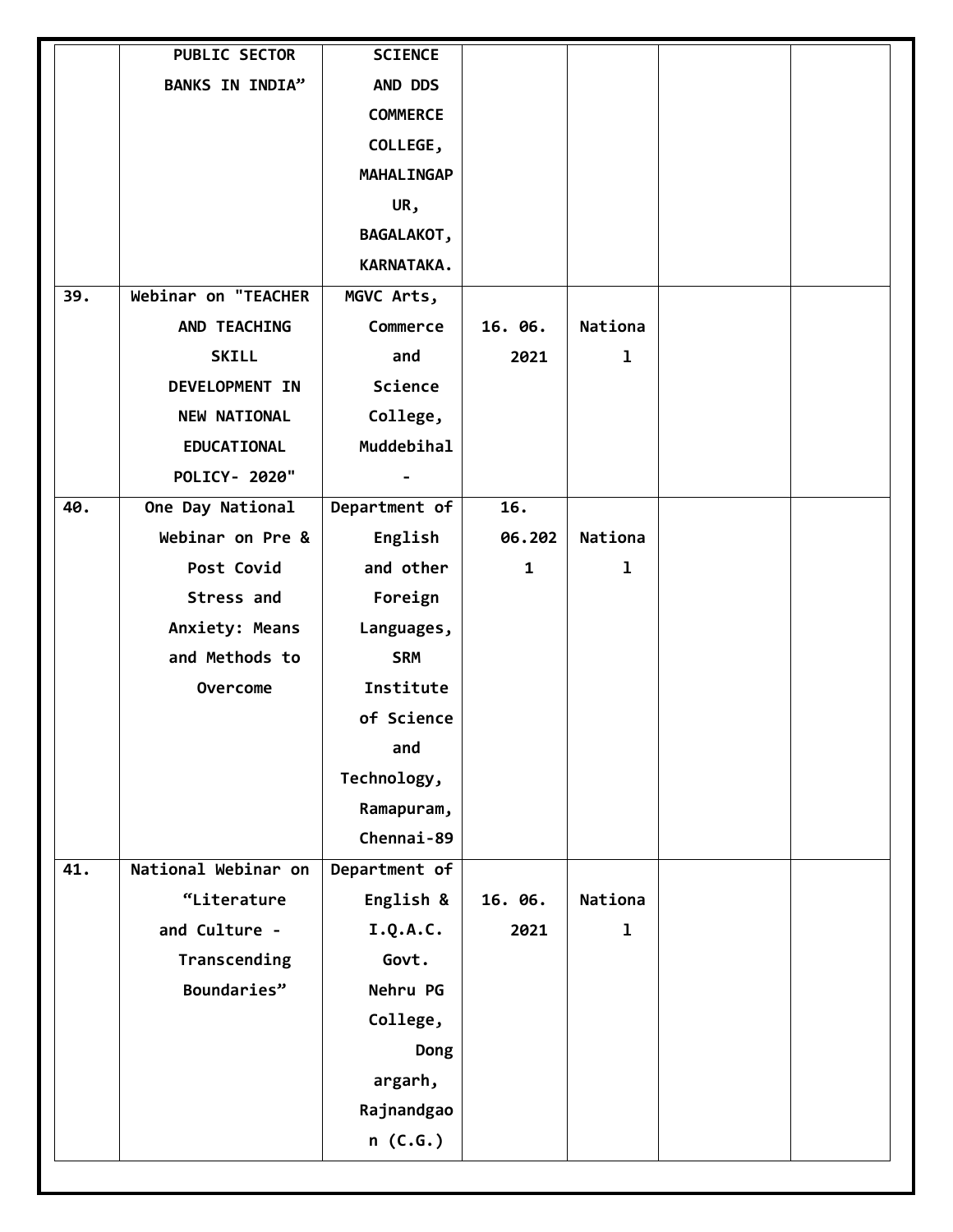|     | LEVEL Webinar on<br>"TEACHER AND<br><b>TEACHING SKILL</b><br>DEVELOPMENT IN | Vidya<br>Prasarak<br>Trust's | 2021    | $\mathbf{1}$ |  |
|-----|-----------------------------------------------------------------------------|------------------------------|---------|--------------|--|
|     |                                                                             |                              |         |              |  |
|     |                                                                             |                              |         |              |  |
|     |                                                                             |                              |         |              |  |
|     |                                                                             | "MGVC Arts,                  |         |              |  |
|     | <b>NEW NATIONAL</b>                                                         | Commerce                     |         |              |  |
|     | <b>EDUCATION</b>                                                            | and                          |         |              |  |
|     | POLICY- 2020"                                                               | Science                      |         |              |  |
|     |                                                                             | College,                     |         |              |  |
|     |                                                                             | Muddebihal                   |         |              |  |
| 43. | A Six Day Faculty                                                           | Department of                | 16. 06. | Nationa      |  |
|     | Development                                                                 | English                      | 2021    | $\mathbf 1$  |  |
|     | Programme on                                                                | and                          | to      |              |  |
|     | Professional and                                                            | Foreign                      | 22. 06. |              |  |
|     | Communicative                                                               | Languages,                   | 2021    |              |  |
|     | English                                                                     | Bharathiar                   |         |              |  |
|     |                                                                             | University                   |         |              |  |
|     |                                                                             | and                          |         |              |  |
|     |                                                                             | Department                   |         |              |  |
|     |                                                                             | of English                   |         |              |  |
|     |                                                                             | Sree                         |         |              |  |
|     |                                                                             | Saraswathi                   |         |              |  |
|     |                                                                             | Thyagaraja                   |         |              |  |
|     |                                                                             | College,                     |         |              |  |
|     |                                                                             | Pollachi                     |         |              |  |
| 44. | ONE DAY NATIONAL                                                            | IQAC,                        | 17.06.  |              |  |
|     | LEVEL WEBINAR on                                                            | <b>SOUNDARYA</b>             | 2021    | Nationa      |  |
|     | "Uninfluenced                                                               | <b>INSTITUTE</b>             |         | $\mathbf{I}$ |  |
|     | Mind: A Glorious                                                            | <b>OF</b>                    |         |              |  |
|     | Life"                                                                       | MANGEMENT,                   |         |              |  |
|     |                                                                             | SIDEDAHALL                   |         |              |  |
|     |                                                                             | Ι,                           |         |              |  |
|     |                                                                             | <b>NAGASANDRA</b>            |         |              |  |
|     |                                                                             | ر                            |         |              |  |
|     |                                                                             | <b>BANGALORE.</b>            |         |              |  |
| 45. | ONE DAY NATIONAL                                                            | SCP ARTS,                    | 17.06.  |              |  |
|     | LEVEL WEBINAR on                                                            | <b>SCIENCE</b>               | 2021    | Nationa      |  |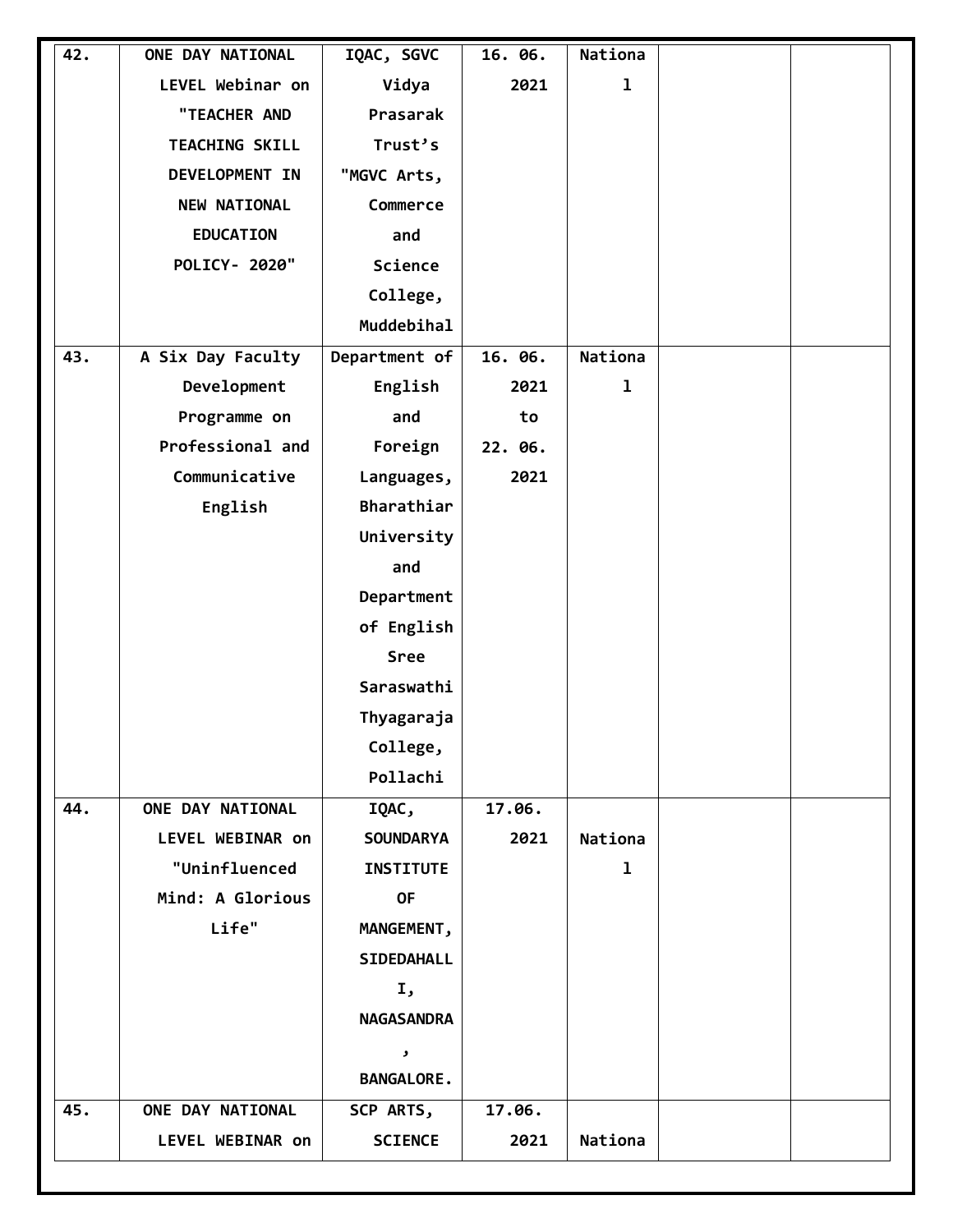|     | "TEACHING                  | AND DDS            |         | $\mathbf{1}$ |  |
|-----|----------------------------|--------------------|---------|--------------|--|
|     | <b>ENGLISH IN RURAL</b>    | <b>COMMERCE</b>    |         |              |  |
|     | <b>COLLEGES:</b>           | COLLEGE,           |         |              |  |
|     | <b>CHALLENGES AND</b>      | <b>MAHALINGAP</b>  |         |              |  |
|     | <b>NEW</b>                 | UR,                |         |              |  |
|     | PERSPECTIVES"              | <b>BAGALAKOT,</b>  |         |              |  |
|     |                            | KARNATAKA.         |         |              |  |
| 46. | NATIONAL EDUCATION         | <b>IQAC</b>        | 17.06.  |              |  |
|     | <b>POLICY 2020:</b>        | <b>INITIATIVE</b>  | 2021    |              |  |
|     | <b>REFORMING &amp;</b>     | , DEP. OF          |         | Nationa      |  |
|     | <b>REGUVENATING</b>        | COMMERCE,          |         | $\mathbf 1$  |  |
|     | <b>TEACHING</b>            | SCP ARTS,          |         |              |  |
|     | <b>LEARNING IN</b>         | <b>SCIENCE</b>     |         |              |  |
|     | HIGHER EDUCATION           | AND DDS            |         |              |  |
|     | <b>INSTITUTION FOR</b>     | <b>COMMERCE</b>    |         |              |  |
|     | THE 21th                   | COLLEGE,           |         |              |  |
|     | <b>CENTUARY</b>            | <b>MAHALINGAP</b>  |         |              |  |
|     |                            | UR,                |         |              |  |
|     |                            | <b>BAGALAKOT,</b>  |         |              |  |
|     |                            | KARNATAKA.         |         |              |  |
| 47. | <b>Technology Transfer</b> | EDII-Anna          | 17. 06. |              |  |
|     | IP Monitization,           | <b>Business</b>    | 2021    |              |  |
|     | Commercializatio           | Incubation         |         | Nationa      |  |
|     | n in the Covid             | Research           |         | $\mathbf 1$  |  |
|     | Era                        | Foundation         |         |              |  |
|     |                            | (Registered        |         |              |  |
|     |                            | as Section         |         |              |  |
|     |                            | 8 Company)         |         |              |  |
|     |                            | University         |         |              |  |
|     |                            | College of         |         |              |  |
|     |                            | Engineerin         |         |              |  |
|     |                            | g,                 |         |              |  |
|     |                            | BIT Campus,        |         |              |  |
|     |                            | Anna               |         |              |  |
|     |                            | University         |         |              |  |
|     |                            | $\pmb{\mathsf{S}}$ |         |              |  |
|     |                            | Tiruchirap         |         |              |  |
|     |                            |                    |         |              |  |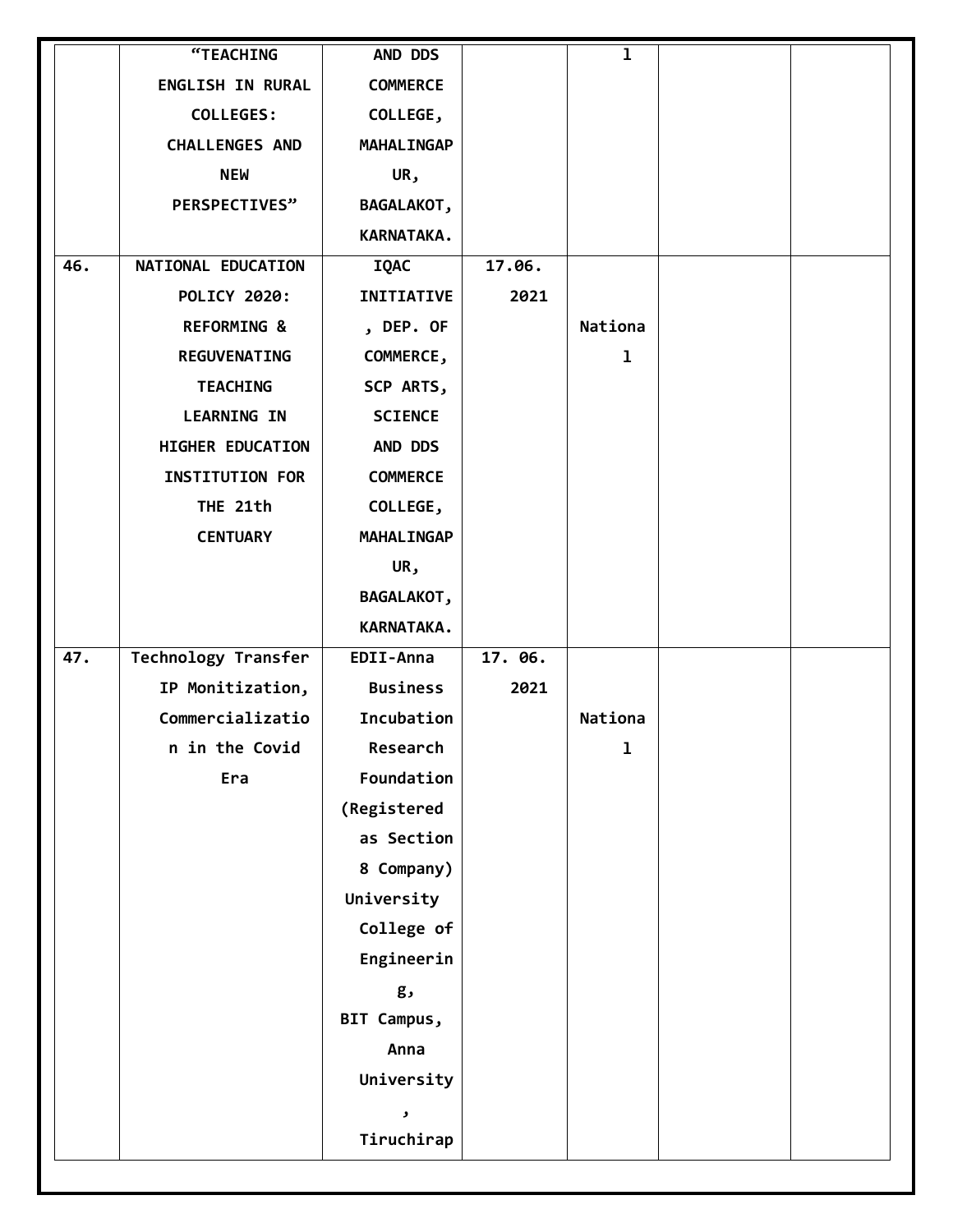|     |                     | palli           |              |         |  |
|-----|---------------------|-----------------|--------------|---------|--|
| 48. |                     | Department of   | 18. 06.      |         |  |
|     |                     | English         | 2021         |         |  |
|     | National e-Workshop | Aadishakti      |              |         |  |
|     | on                  | Dhandai         |              |         |  |
|     | MLA Style of        | Mata            |              | Nationa |  |
|     | Referencing: The    | Shikshan        |              | ı       |  |
|     | 9th Edition         | Prasarak        |              |         |  |
|     | <b>Updates</b>      | Sanstha's       |              |         |  |
|     |                     | Late            |              |         |  |
|     |                     | Annasaheb       |              |         |  |
|     |                     | R. D. Deore     |              |         |  |
|     |                     | Arts and        |              |         |  |
|     |                     | Science         |              |         |  |
|     |                     | College,        |              |         |  |
|     |                     | Mhasadi,        |              |         |  |
|     |                     | Tal. Sakri,     |              |         |  |
|     |                     | Dist.Dhule      |              |         |  |
|     |                     | (Maharasht      |              |         |  |
|     |                     | ra)             |              |         |  |
|     |                     | in              |              |         |  |
|     |                     | associatio      |              |         |  |
|     |                     | n with          |              |         |  |
|     |                     | English         |              |         |  |
|     |                     | Language        |              |         |  |
|     |                     | Teachers'       |              |         |  |
|     |                     | Associatio      |              |         |  |
|     |                     | n of India      |              |         |  |
|     |                     | (ELTAI),        |              |         |  |
|     |                     | <b>Khandesh</b> |              |         |  |
|     |                     | Chapter         |              |         |  |
| 49. | Webinar on "Banking | EDII-Anna       | 19.06.202    |         |  |
|     | and Other           | <b>Business</b> | $\mathbf{1}$ | Nationa |  |
|     | Financial           | Incubation      |              | 1       |  |
|     | Facilities          | Research        |              |         |  |
|     | Available to        | Foundation      |              |         |  |
|     | Entrepreneurs &     | (EDII-          |              |         |  |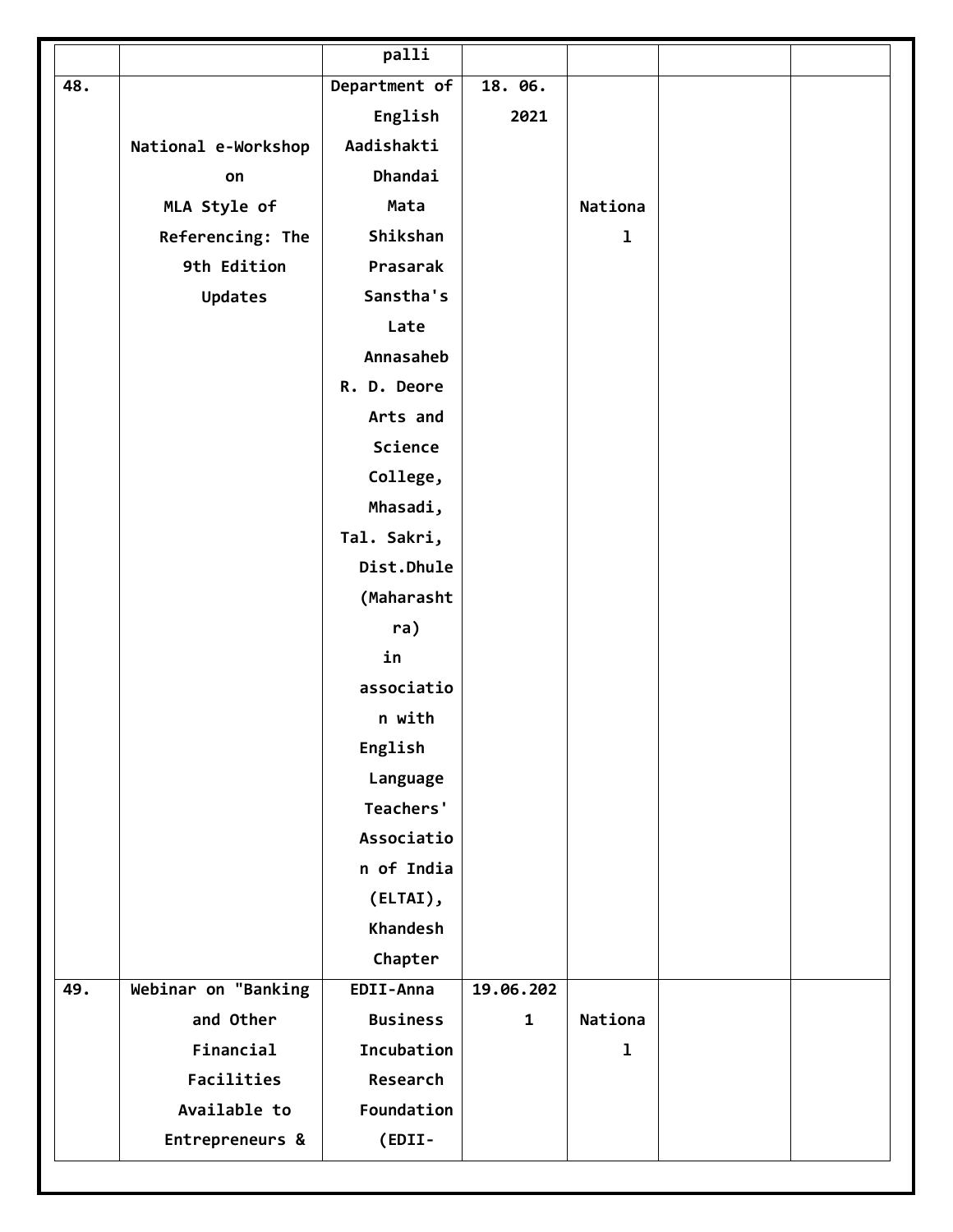|     | Scientists"                | ABIRF)                |         |              |  |
|-----|----------------------------|-----------------------|---------|--------------|--|
|     |                            | University            |         |              |  |
|     |                            | College of            |         |              |  |
|     |                            | Engineerin            |         |              |  |
|     |                            | g,                    |         |              |  |
|     |                            | BIT Campus,           |         |              |  |
|     |                            | Anna                  |         |              |  |
|     |                            | University            |         |              |  |
|     |                            | $\blacktriangleright$ |         |              |  |
|     |                            | Tiruchirap            |         |              |  |
|     |                            | palli                 |         |              |  |
| 50. | National Webinar on        | Department of         | 19. 06. |              |  |
|     | "26 <sup>th</sup> National | Library               | 2021    | Nationa      |  |
|     | Reading Day"               | science &             |         | $\mathbf 1$  |  |
|     |                            | Department of         |         |              |  |
|     |                            | English,              |         |              |  |
|     |                            | Anjuman               |         |              |  |
|     |                            | Khairul               |         |              |  |
|     |                            | Islam's               |         |              |  |
|     |                            | <b>POONA</b>          |         |              |  |
|     |                            | <b>COLLEGE OF</b>     |         |              |  |
|     |                            | ARTS,                 |         |              |  |
|     |                            | <b>SCIENCE &amp;</b>  |         |              |  |
|     |                            | COMMERCE,             |         |              |  |
|     |                            | Pune.                 |         |              |  |
| 51. | National Level             | NSS, Dr.              | 21. 06. | Nationa      |  |
|     | Webinar on the             | <b>V.P.S.S.M.</b>     | 2021    | $\mathbf{1}$ |  |
|     | occasion of the            | $\mathbf{S}$          |         |              |  |
|     | "International             | Padmabhooshan         |         |              |  |
|     | Yoga Day"                  | Vasantraod            |         |              |  |
|     |                            | ada Patil             |         |              |  |
|     |                            | Institute of          |         |              |  |
|     |                            | Technology            |         |              |  |
|     |                            | , Budhgaon            |         |              |  |
|     |                            | DIST-                 |         |              |  |
|     |                            | <b>SANGLI</b>         |         |              |  |
| 53. | Webinar on "What is        | UG Department         | 22. 06. | <b>State</b> |  |
|     |                            |                       |         |              |  |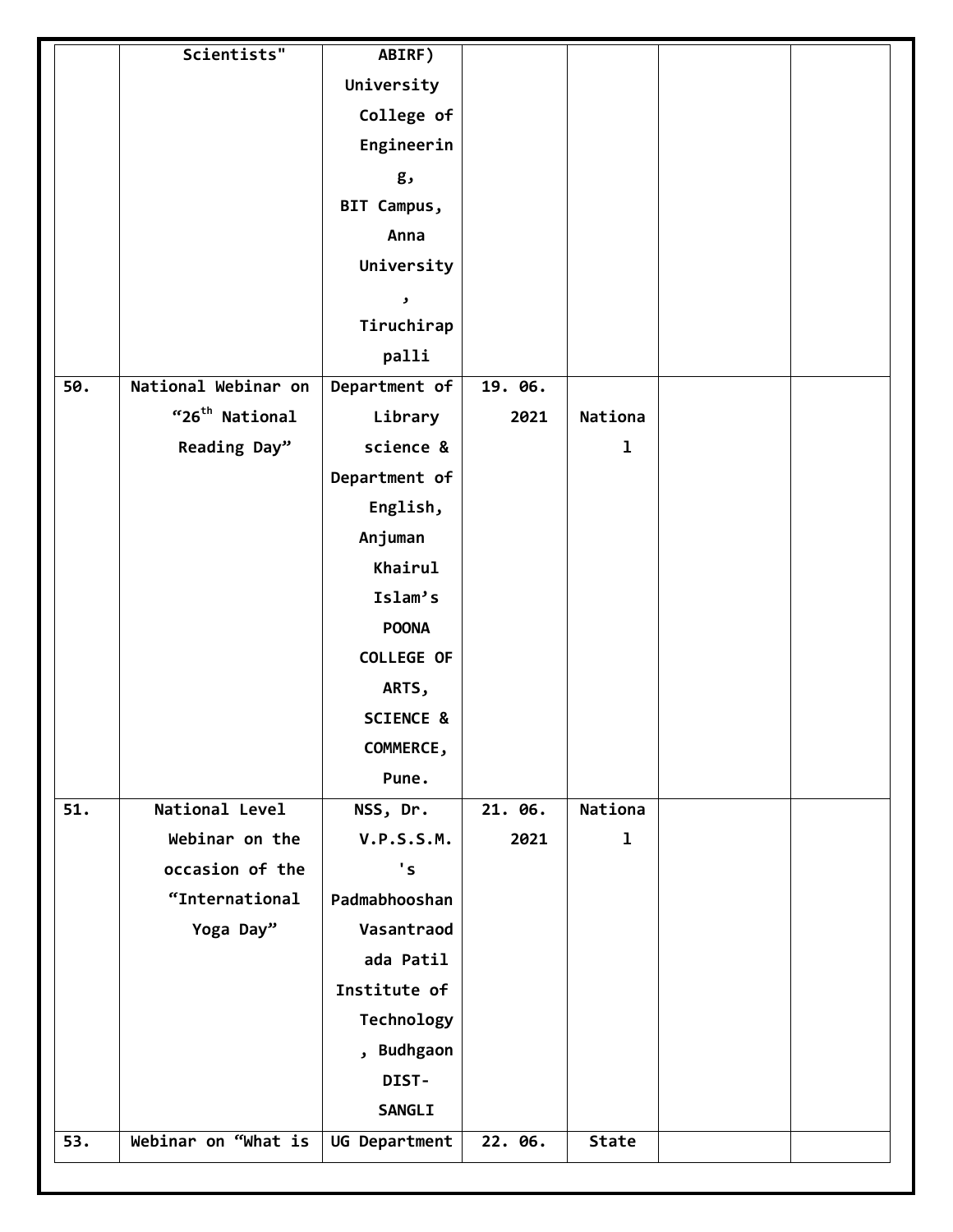|     | Post                      | of English     | 2021    |                |  |
|-----|---------------------------|----------------|---------|----------------|--|
|     | Colonialism?"             | Sadakathullah  |         |                |  |
|     |                           | Appa           |         |                |  |
|     |                           | College        |         |                |  |
|     |                           | Rahmath        |         |                |  |
|     |                           | Nagar,         |         |                |  |
|     |                           | Tirunelvel     |         |                |  |
|     |                           | i, Tamil       |         |                |  |
|     |                           | Nadu - 627     |         |                |  |
|     |                           | 011.           |         |                |  |
|     | One Day National          | Department of  | 22. 06. | <b>Nationa</b> |  |
| 54. | Webinar on                | English,       | 2021    | 1              |  |
|     | Literature as             | Lingaraj       |         |                |  |
|     | Healing : Social          | College,       |         |                |  |
|     | Space to Mind             | Belgaum.       |         |                |  |
|     | Scape.                    |                |         |                |  |
|     | International             | <b>IQAC</b>    | 23.06.  | Interna        |  |
| 55. | Webinar on                | Initiative     | 2021    | tion           |  |
|     | Digital Tools             | ر              |         | a1             |  |
|     | For English               | Department     |         |                |  |
|     | <b>Studies</b>            | of English     |         |                |  |
|     |                           | (UG & PG)      |         |                |  |
|     |                           | Anjuman-e-     |         |                |  |
|     |                           | Islam's        |         |                |  |
|     |                           | Nehru          |         |                |  |
|     |                           | Arts,          |         |                |  |
|     |                           | Science,       |         |                |  |
|     |                           | Commerce,      |         |                |  |
|     |                           | BBA, BCA       |         |                |  |
|     |                           | College &      |         |                |  |
|     |                           | PG Centre,     |         |                |  |
|     |                           | Ghantikeri,    |         |                |  |
|     |                           | Hubballi -     |         |                |  |
|     |                           | 580020,        |         |                |  |
|     |                           | Karnataka      |         |                |  |
|     |                           | (India)        |         |                |  |
| 56. | <b>Education Exchange</b> | <b>British</b> | 23. 06. | Interna        |  |
|     |                           |                |         |                |  |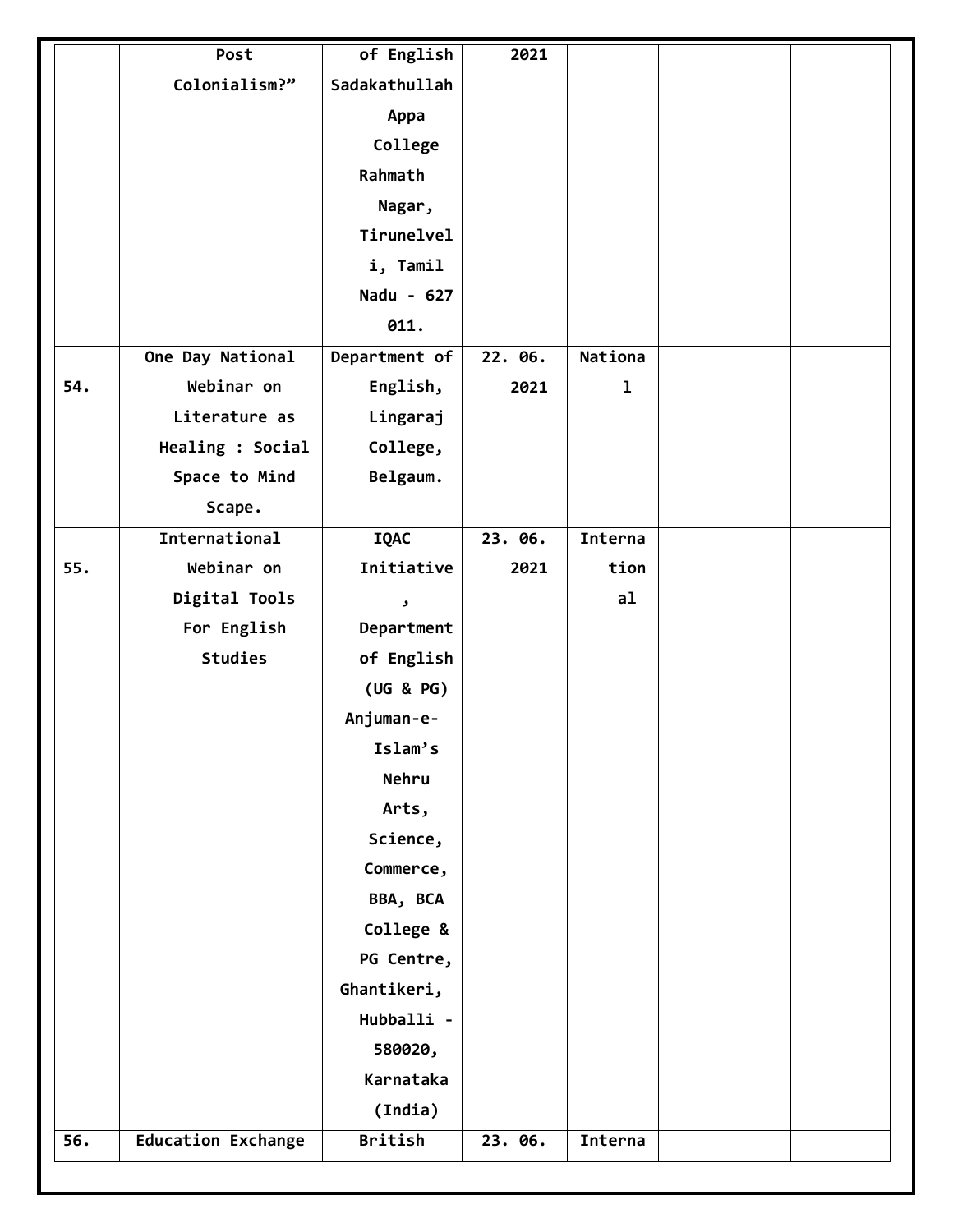|     | webinar              | Council,      | 2021    | tion    |  |
|-----|----------------------|---------------|---------|---------|--|
|     | on Healthy           | The United    |         | a1      |  |
|     | bodies and minds     | Kingdom's     |         |         |  |
|     | for every child      | internatio    |         |         |  |
|     | - the role of        | nal           |         |         |  |
|     | sport in             | organisati    |         |         |  |
|     | successful           | on for        |         |         |  |
|     | schools              | cultural      |         |         |  |
|     |                      | relations     |         |         |  |
|     |                      | and           |         |         |  |
|     |                      | educationa    |         |         |  |
|     |                      | $\mathbf{I}$  |         |         |  |
|     |                      | opportunit    |         |         |  |
|     |                      | ies.          |         |         |  |
| 57. | <b>Tackling some</b> |               | 23. 06. |         |  |
|     | Common               | Mac Millan    | 2021    | Interna |  |
|     | Challenges of        | Foundation    |         | tion    |  |
|     | Distance             | , London.     |         | a1      |  |
|     | Teaching and         |               |         |         |  |
|     | Learning - Laura     |               |         |         |  |
|     | Patsko               |               |         |         |  |
| 58. | One Day National     | Department of | 24. 06. | Nationa |  |
|     | Webinar on           | English,      | 2021    | ı       |  |
|     | "English: The        | Lingaraj      |         |         |  |
|     | Carrier for          | College,      |         |         |  |
|     | Career               | Belgaum       |         |         |  |
| 59. |                      | Department of | 25. 06. | Interna |  |
|     | International        | English       | 2021    | tion    |  |
|     | Seminar on OF        | and the       | to      | a1      |  |
|     | <b>CENTRES AND</b>   | Department    | 27. 06. |         |  |
|     | MARGINS: ORIGIN,     | of Bengali    | 2021    |         |  |
|     | <b>CONFLICTS AND</b> | Panchla       |         |         |  |
|     | <b>ISSUES</b>        | Mahavidyal    |         |         |  |
|     |                      | aya, in       |         |         |  |
|     |                      | associatio    |         |         |  |
|     |                      | n with        |         |         |  |
|     |                      | IQAC,         |         |         |  |
|     |                      |               |         |         |  |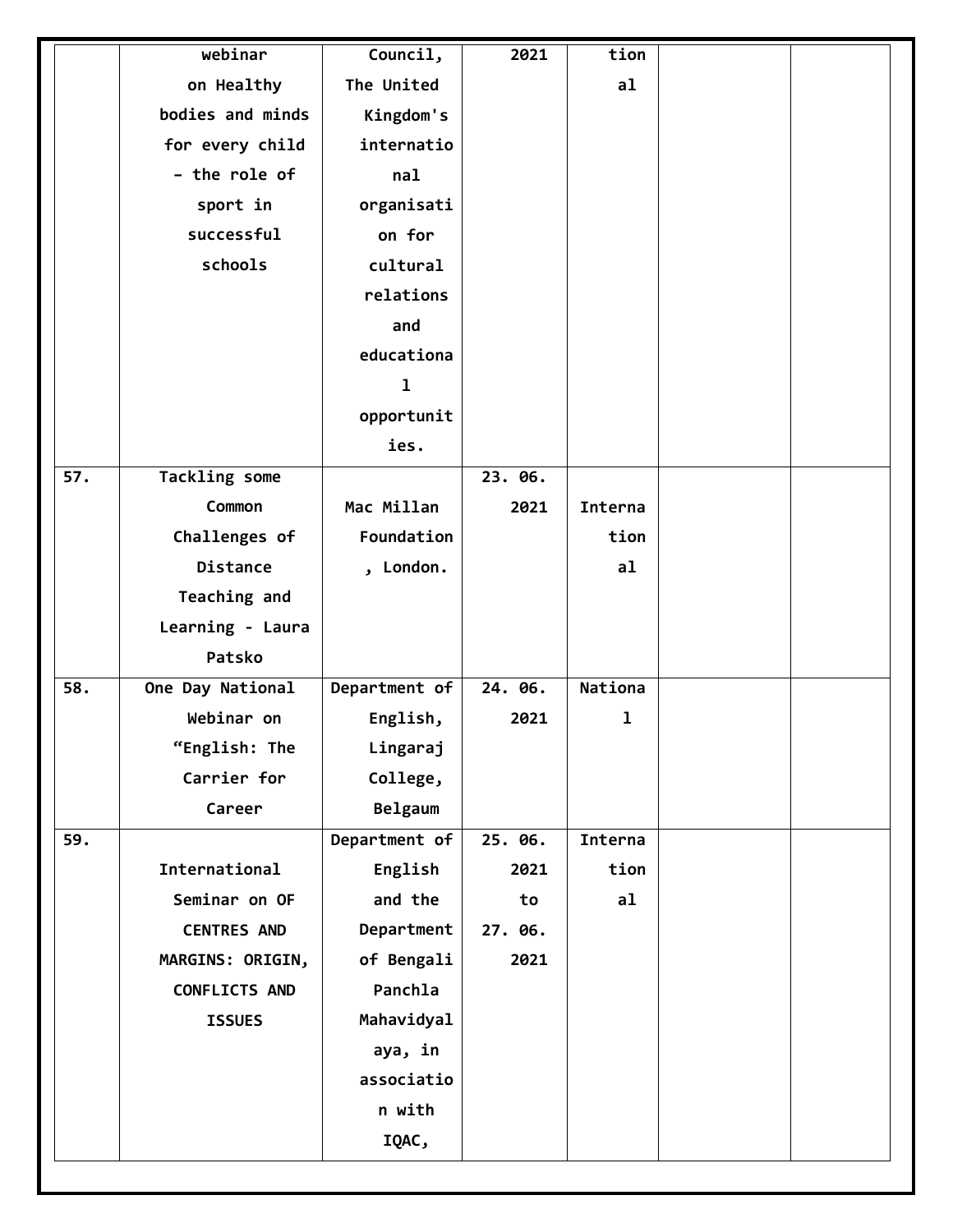| Mahavidyal<br>aya and<br>IQAC,<br>Puras Kanpur<br>Haridas<br>Nandi<br>Mahavidyal<br>aya.<br>National Webinar on<br>60.<br>PG English &<br>Nationa<br>26. 06.<br>Internal<br>$\mathbf 1$<br>"History,<br>2021<br>Quality<br>Memory, and<br>Trauma in Recent<br><b>Assurance</b><br>Cell<br>Literary Texts".<br>Nesamony<br>Memorial<br>Christian<br>College<br>Marthandam<br>$\pmb{\mathcal{S}}$<br>Kanyakumar<br>i District<br>Tamilnadu<br>Pin -<br>629165<br>National Webinar on<br>61.<br>Vidya Prasar<br>Nationa<br>26. 06.<br>"Relevance of<br>Samiti's<br>2021<br>$\mathbf 1$<br>$\mathsf{CS}\xspace$<br>Tagore at<br>Present<br><b>BEMBALAGAI</b><br>Context",<br>ARTS, SMRP<br><b>SCIENCE</b><br><b>AND GLR</b><br><b>COMMERCE</b><br><b>COLLEGE</b><br><b>RAMDURG.</b><br><b>DT.BELAGAV</b><br>$\mathbf I$ |  | Panchla |  |  |
|---------------------------------------------------------------------------------------------------------------------------------------------------------------------------------------------------------------------------------------------------------------------------------------------------------------------------------------------------------------------------------------------------------------------------------------------------------------------------------------------------------------------------------------------------------------------------------------------------------------------------------------------------------------------------------------------------------------------------------------------------------------------------------------------------------------------|--|---------|--|--|
|                                                                                                                                                                                                                                                                                                                                                                                                                                                                                                                                                                                                                                                                                                                                                                                                                     |  |         |  |  |
|                                                                                                                                                                                                                                                                                                                                                                                                                                                                                                                                                                                                                                                                                                                                                                                                                     |  |         |  |  |
|                                                                                                                                                                                                                                                                                                                                                                                                                                                                                                                                                                                                                                                                                                                                                                                                                     |  |         |  |  |
|                                                                                                                                                                                                                                                                                                                                                                                                                                                                                                                                                                                                                                                                                                                                                                                                                     |  |         |  |  |
|                                                                                                                                                                                                                                                                                                                                                                                                                                                                                                                                                                                                                                                                                                                                                                                                                     |  |         |  |  |
|                                                                                                                                                                                                                                                                                                                                                                                                                                                                                                                                                                                                                                                                                                                                                                                                                     |  |         |  |  |
|                                                                                                                                                                                                                                                                                                                                                                                                                                                                                                                                                                                                                                                                                                                                                                                                                     |  |         |  |  |
|                                                                                                                                                                                                                                                                                                                                                                                                                                                                                                                                                                                                                                                                                                                                                                                                                     |  |         |  |  |
|                                                                                                                                                                                                                                                                                                                                                                                                                                                                                                                                                                                                                                                                                                                                                                                                                     |  |         |  |  |
|                                                                                                                                                                                                                                                                                                                                                                                                                                                                                                                                                                                                                                                                                                                                                                                                                     |  |         |  |  |
|                                                                                                                                                                                                                                                                                                                                                                                                                                                                                                                                                                                                                                                                                                                                                                                                                     |  |         |  |  |
|                                                                                                                                                                                                                                                                                                                                                                                                                                                                                                                                                                                                                                                                                                                                                                                                                     |  |         |  |  |
|                                                                                                                                                                                                                                                                                                                                                                                                                                                                                                                                                                                                                                                                                                                                                                                                                     |  |         |  |  |
|                                                                                                                                                                                                                                                                                                                                                                                                                                                                                                                                                                                                                                                                                                                                                                                                                     |  |         |  |  |
|                                                                                                                                                                                                                                                                                                                                                                                                                                                                                                                                                                                                                                                                                                                                                                                                                     |  |         |  |  |
|                                                                                                                                                                                                                                                                                                                                                                                                                                                                                                                                                                                                                                                                                                                                                                                                                     |  |         |  |  |
|                                                                                                                                                                                                                                                                                                                                                                                                                                                                                                                                                                                                                                                                                                                                                                                                                     |  |         |  |  |
|                                                                                                                                                                                                                                                                                                                                                                                                                                                                                                                                                                                                                                                                                                                                                                                                                     |  |         |  |  |
|                                                                                                                                                                                                                                                                                                                                                                                                                                                                                                                                                                                                                                                                                                                                                                                                                     |  |         |  |  |
|                                                                                                                                                                                                                                                                                                                                                                                                                                                                                                                                                                                                                                                                                                                                                                                                                     |  |         |  |  |
|                                                                                                                                                                                                                                                                                                                                                                                                                                                                                                                                                                                                                                                                                                                                                                                                                     |  |         |  |  |
|                                                                                                                                                                                                                                                                                                                                                                                                                                                                                                                                                                                                                                                                                                                                                                                                                     |  |         |  |  |
|                                                                                                                                                                                                                                                                                                                                                                                                                                                                                                                                                                                                                                                                                                                                                                                                                     |  |         |  |  |
|                                                                                                                                                                                                                                                                                                                                                                                                                                                                                                                                                                                                                                                                                                                                                                                                                     |  |         |  |  |
|                                                                                                                                                                                                                                                                                                                                                                                                                                                                                                                                                                                                                                                                                                                                                                                                                     |  |         |  |  |
|                                                                                                                                                                                                                                                                                                                                                                                                                                                                                                                                                                                                                                                                                                                                                                                                                     |  |         |  |  |
|                                                                                                                                                                                                                                                                                                                                                                                                                                                                                                                                                                                                                                                                                                                                                                                                                     |  |         |  |  |
|                                                                                                                                                                                                                                                                                                                                                                                                                                                                                                                                                                                                                                                                                                                                                                                                                     |  |         |  |  |
|                                                                                                                                                                                                                                                                                                                                                                                                                                                                                                                                                                                                                                                                                                                                                                                                                     |  |         |  |  |
|                                                                                                                                                                                                                                                                                                                                                                                                                                                                                                                                                                                                                                                                                                                                                                                                                     |  |         |  |  |
|                                                                                                                                                                                                                                                                                                                                                                                                                                                                                                                                                                                                                                                                                                                                                                                                                     |  |         |  |  |
|                                                                                                                                                                                                                                                                                                                                                                                                                                                                                                                                                                                                                                                                                                                                                                                                                     |  |         |  |  |
|                                                                                                                                                                                                                                                                                                                                                                                                                                                                                                                                                                                                                                                                                                                                                                                                                     |  |         |  |  |
|                                                                                                                                                                                                                                                                                                                                                                                                                                                                                                                                                                                                                                                                                                                                                                                                                     |  |         |  |  |
|                                                                                                                                                                                                                                                                                                                                                                                                                                                                                                                                                                                                                                                                                                                                                                                                                     |  |         |  |  |
|                                                                                                                                                                                                                                                                                                                                                                                                                                                                                                                                                                                                                                                                                                                                                                                                                     |  |         |  |  |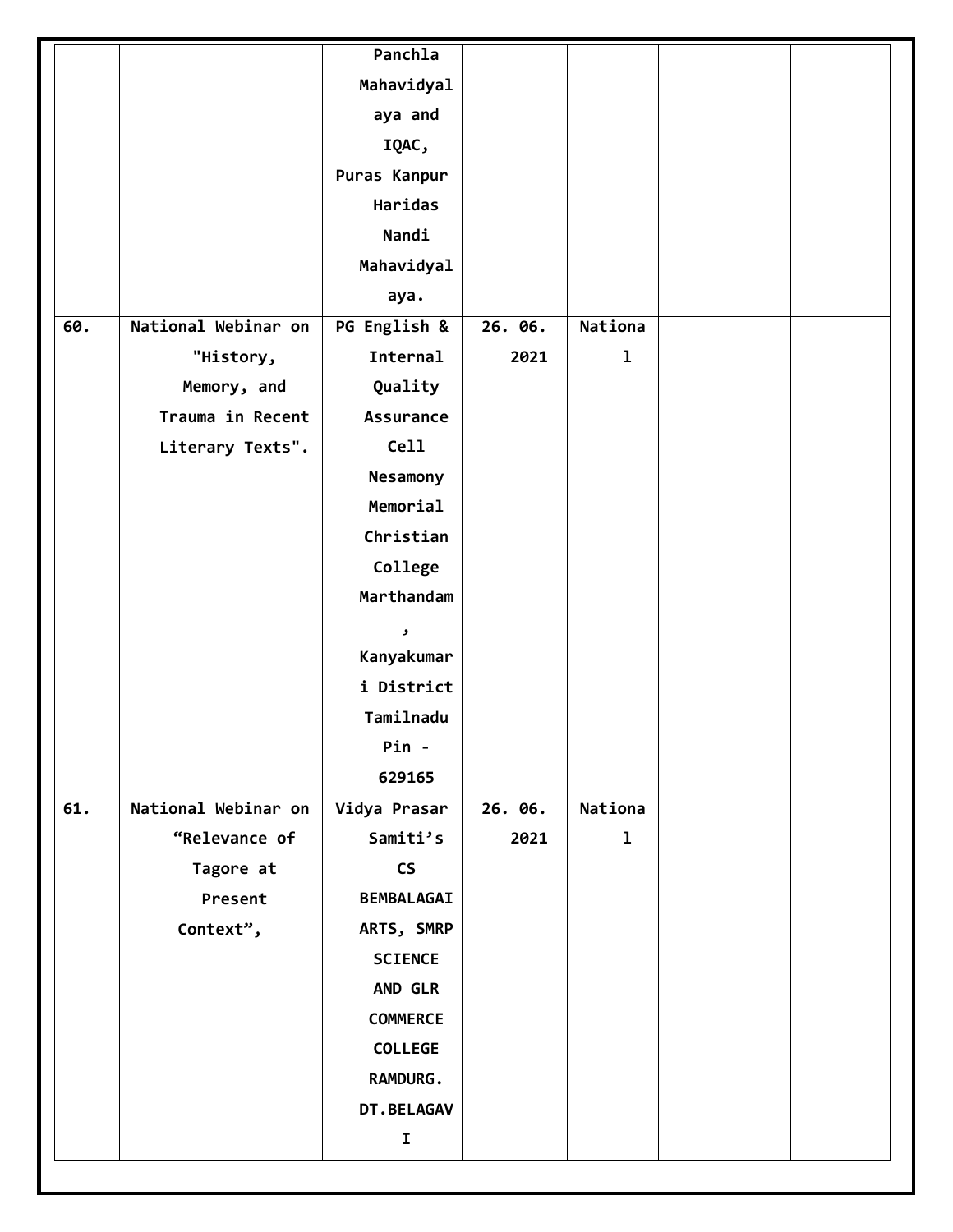|                   |                   | <b>ST.KARNATA</b>     |         |             |  |
|-------------------|-------------------|-----------------------|---------|-------------|--|
|                   |                   | KA"                   |         |             |  |
| $\overline{62}$ . | Universal Human   | <b>Basic</b>          | 30. 06. | Nationa     |  |
|                   | Values and        | Sciences              | 2021    | $\mathbf 1$ |  |
|                   | <b>Ethics</b>     | and                   |         |             |  |
|                   |                   | Humanities            |         |             |  |
|                   |                   | Department            |         |             |  |
|                   |                   | $\mathbf{J}$          |         |             |  |
|                   |                   | Dr. Daulatrao         |         |             |  |
|                   |                   | Aher                  |         |             |  |
|                   |                   | College of            |         |             |  |
|                   |                   | Engineerin            |         |             |  |
|                   |                   | g, Karad              |         |             |  |
| 63.               | 'Plastic Bag Free | Department of         | 30. 06. | Nationa     |  |
|                   | Day' Pledge       | Computer              | 2021    | $\mathbf 1$ |  |
|                   |                   | Science,              |         |             |  |
|                   |                   | <b>BELL</b>           |         |             |  |
|                   |                   | <b>INSTITUTE</b>      |         |             |  |
|                   |                   | OF HOTEL              |         |             |  |
|                   |                   | <b>MANAGEMENT</b>     |         |             |  |
|                   |                   | & CATERING            |         |             |  |
|                   |                   | <b>TECHNOLOGY</b>     |         |             |  |
|                   |                   | $\blacktriangleright$ |         |             |  |
|                   |                   | 2/242,                |         |             |  |
|                   |                   | Srivillipu            |         |             |  |
|                   |                   | thur Road,            |         |             |  |
|                   |                   | <b>Bell</b>           |         |             |  |
|                   |                   | Nagar,                |         |             |  |
|                   |                   | Malli                 |         |             |  |
|                   |                   | Post,                 |         |             |  |
|                   |                   | Sivakasi -            |         |             |  |
|                   |                   | 626 141.              |         |             |  |
|                   |                   | Virudhunag            |         |             |  |
|                   |                   | ar                    |         |             |  |
|                   |                   | District,             |         |             |  |
|                   |                   | Tamil                 |         |             |  |
|                   |                   | Nadu.                 |         |             |  |
|                   |                   |                       |         |             |  |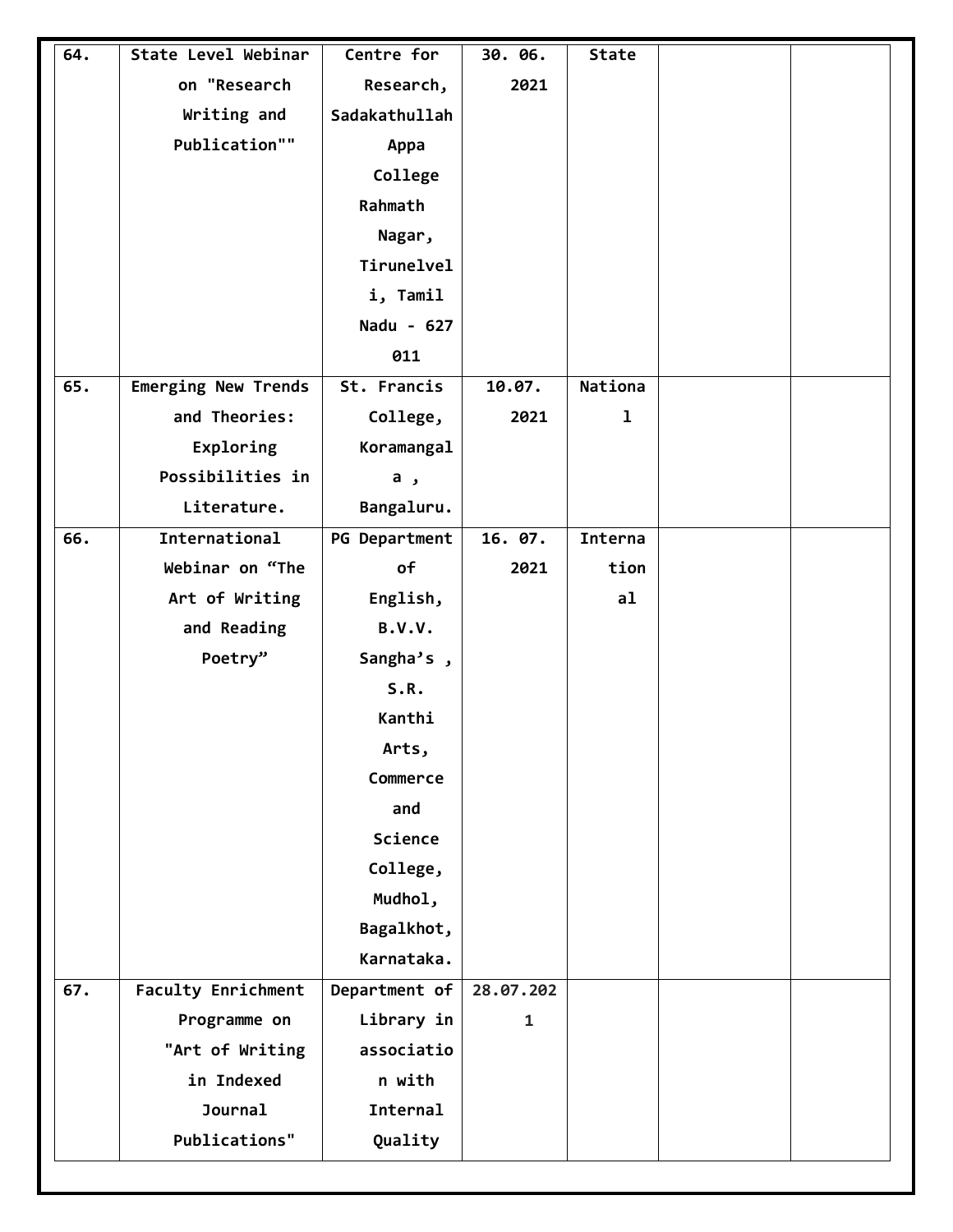|     |                     | <b>Assurance</b> |              |  |  |
|-----|---------------------|------------------|--------------|--|--|
|     |                     | Cell,            |              |  |  |
|     |                     | <b>Jamal</b>     |              |  |  |
|     |                     | Mohamed          |              |  |  |
|     |                     | College          |              |  |  |
|     |                     | (Autonomou       |              |  |  |
|     |                     | $s)$ ,           |              |  |  |
|     |                     | Tiruchirap       |              |  |  |
|     |                     | palli,.          |              |  |  |
| 68. | A Three Day Faculty | Department of    | 04.08.202    |  |  |
|     | Enrichment          | English,         | $1 -$        |  |  |
|     | Programme on        | <b>Jamal</b>     | 06.08.       |  |  |
|     | English Language    | Mohamed          | 2021         |  |  |
|     | and Literature      | College          |              |  |  |
|     |                     | (Autonomou       |              |  |  |
|     |                     | s),              |              |  |  |
|     |                     | Tiruchirap       |              |  |  |
|     |                     | palli,.          |              |  |  |
| 69. | UGC-Sponsored       | UGC-HRDC         |              |  |  |
|     | Webinar on Yoga     | Bharathidasan    | 06.08.       |  |  |
|     | for Wellness        | University       | 2021.        |  |  |
|     |                     | Khajamalai       |              |  |  |
|     |                     | Campus           |              |  |  |
|     |                     | Tiruchirappal    |              |  |  |
|     |                     | $1i - 620$       |              |  |  |
|     |                     | 023,             |              |  |  |
| 70. | UGC-Sponsored       | UGC-HRDC         | 11.08.202    |  |  |
|     | Webinar on          | Bharathidasan    | $\mathbf{1}$ |  |  |
|     | Climate Change      | University       |              |  |  |
|     |                     | Khajamalai       |              |  |  |
|     |                     | Campus           |              |  |  |
|     |                     | Tiruchirappal    |              |  |  |
|     |                     | $1i - 620$       |              |  |  |
|     |                     | 023,             |              |  |  |
| 71. | UGC-Sponsored       | UGC-HRDC         | 24.08.202    |  |  |
|     | Webinar on          | Bharathidasan    | $\mathbf{1}$ |  |  |
|     | Academic            | University       |              |  |  |
|     |                     |                  |              |  |  |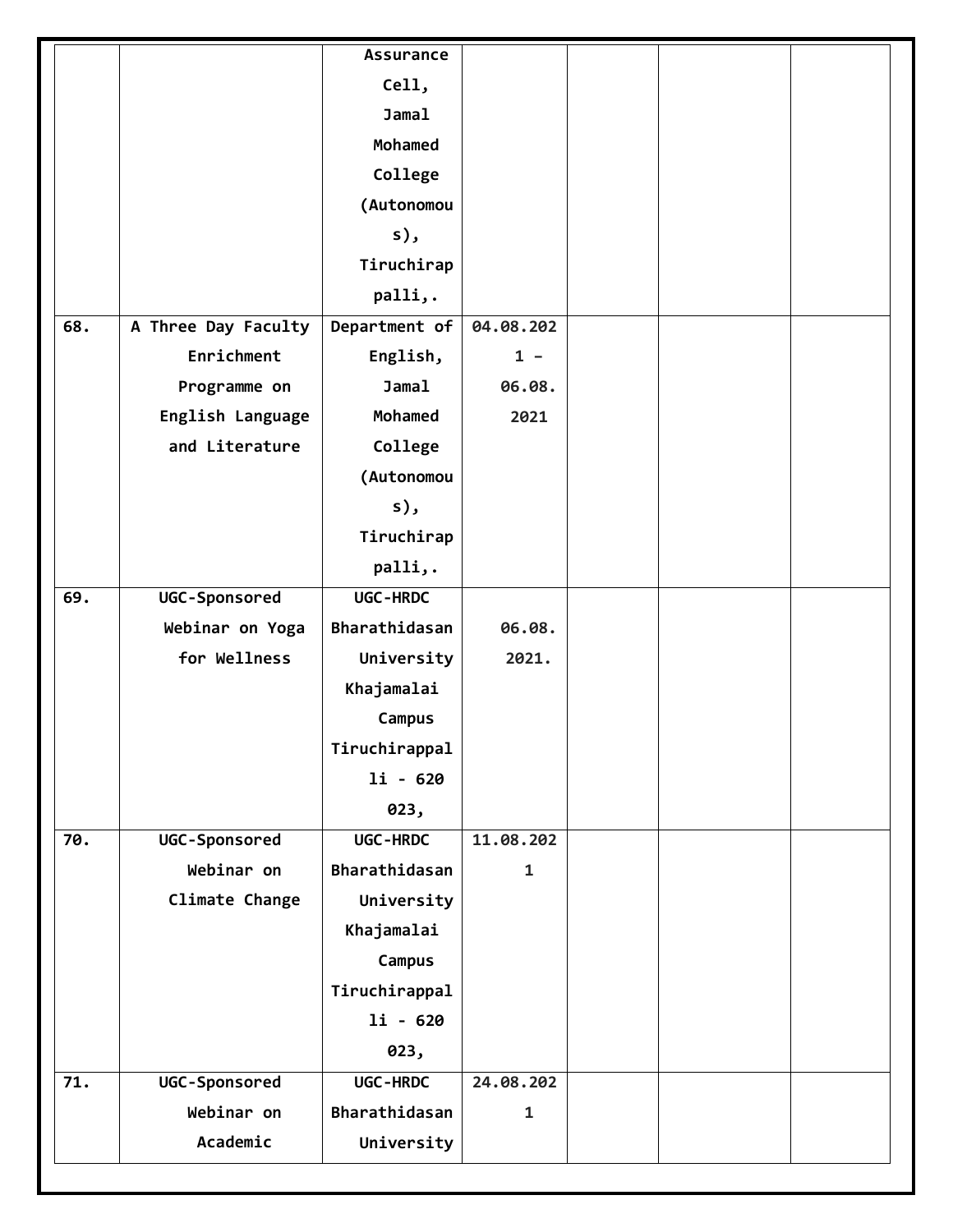|                  | Leadership           | Khajamalai    |              |                |               |  |
|------------------|----------------------|---------------|--------------|----------------|---------------|--|
|                  |                      | Campus        |              |                |               |  |
|                  |                      | Tiruchirappal |              |                |               |  |
|                  |                      | $1i - 620$    |              |                |               |  |
|                  |                      | 023,          |              |                |               |  |
| 72.              | Webinar on           | Mizoram       | 31.08.202    | Interna        |               |  |
|                  | "Livelihoods         | University    | $\mathbf{1}$ | tion           |               |  |
|                  | System               | in            |              | a1             |               |  |
|                  | Modelling"           | collaborat    |              |                |               |  |
|                  |                      | ion with      |              |                |               |  |
|                  |                      | the           |              |                |               |  |
|                  |                      | University    |              |                |               |  |
|                  |                      | of            |              |                |               |  |
|                  |                      | Minnesota,    |              |                |               |  |
|                  |                      | USA.          |              |                |               |  |
| $\overline{73.}$ | NATIONAL WEBINAR ON  | Department of | 09.10.202    | <b>NATIONA</b> | ORGANISING    |  |
|                  | <b>EMPLOYMENT</b>    | English,      | $\mathbf{1}$ | L              | <b>MEMBER</b> |  |
|                  | <b>OPPORTUNITIES</b> | Jama1         |              |                |               |  |
|                  | FOR STUDENTS OF      | Mohamed       |              |                |               |  |
|                  | <b>LITERATURE</b>    | College       |              |                |               |  |
|                  |                      | (Autonomou    |              |                |               |  |
|                  |                      | s),           |              |                |               |  |
|                  |                      | Tiruchirap    |              |                |               |  |
|                  |                      | palli,.       |              |                |               |  |
| 74.              |                      |               |              |                |               |  |

#### **9. ACHIEVEMENTS**

| <b>S.NO</b><br>$\bullet$ | <b>NAME OF THE AWARD</b>    | <b>AWARDS RECEIVED</b><br><b>FOR</b>                                      | <b>SPONSORS</b><br>/SOURCE     | <b>PLACE</b>  | <b>DATE</b> |
|--------------------------|-----------------------------|---------------------------------------------------------------------------|--------------------------------|---------------|-------------|
| 1.                       | N S.S Co- coordinator Award | <b>ACTIVE</b><br>INVOLVEMENT AS<br><b>NSS PROGRAMME</b><br><b>OFFICER</b> | Management<br>of<br><b>JMC</b> | <b>TRICHY</b> | 2012        |